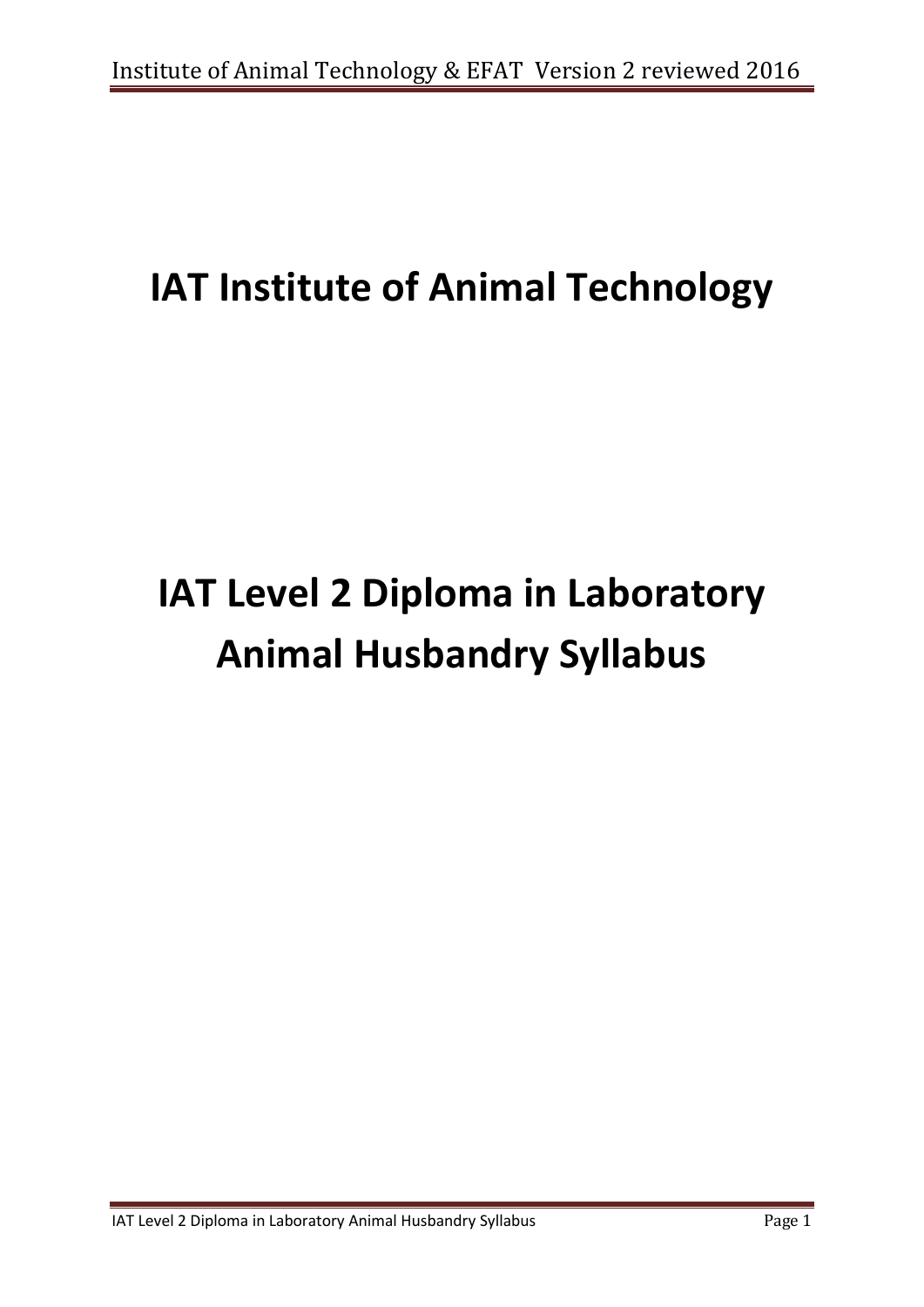# **Introduction**

This document supports all those involved in the delivery, assessment and verification of their qualifications. It should be implemented and referenced in conjunction with the IAT policies and procedures; these can be found on the IAT website [www.iat.org.uk](http://www.iat.org.uk/)



# **The European Federation of Animal Technicians**

EFAT believe that the learning outcomes listed in the Institute of Animal Technology IAT Level 2 Diploma in Laboratory Animal Science and Technology Syllabus satisfies the requirements under Article 23 of Directive 2010/63/EU Competence of personnel, as stated in 2. The staff shall be adequately educated and trained before they perform any of the following functions: (c) taking care of animals; or (d) killing animals, plus the associated Education and Training Framework for EU Function Group C Modules for Animal Carers see

[http://ec.europa.eu/environment/chemicals/lab\\_animals/pdf/guidance/education\\_training/en.pdf](http://ec.europa.eu/environment/chemicals/lab_animals/pdf/guidance/education_training/en.pdf)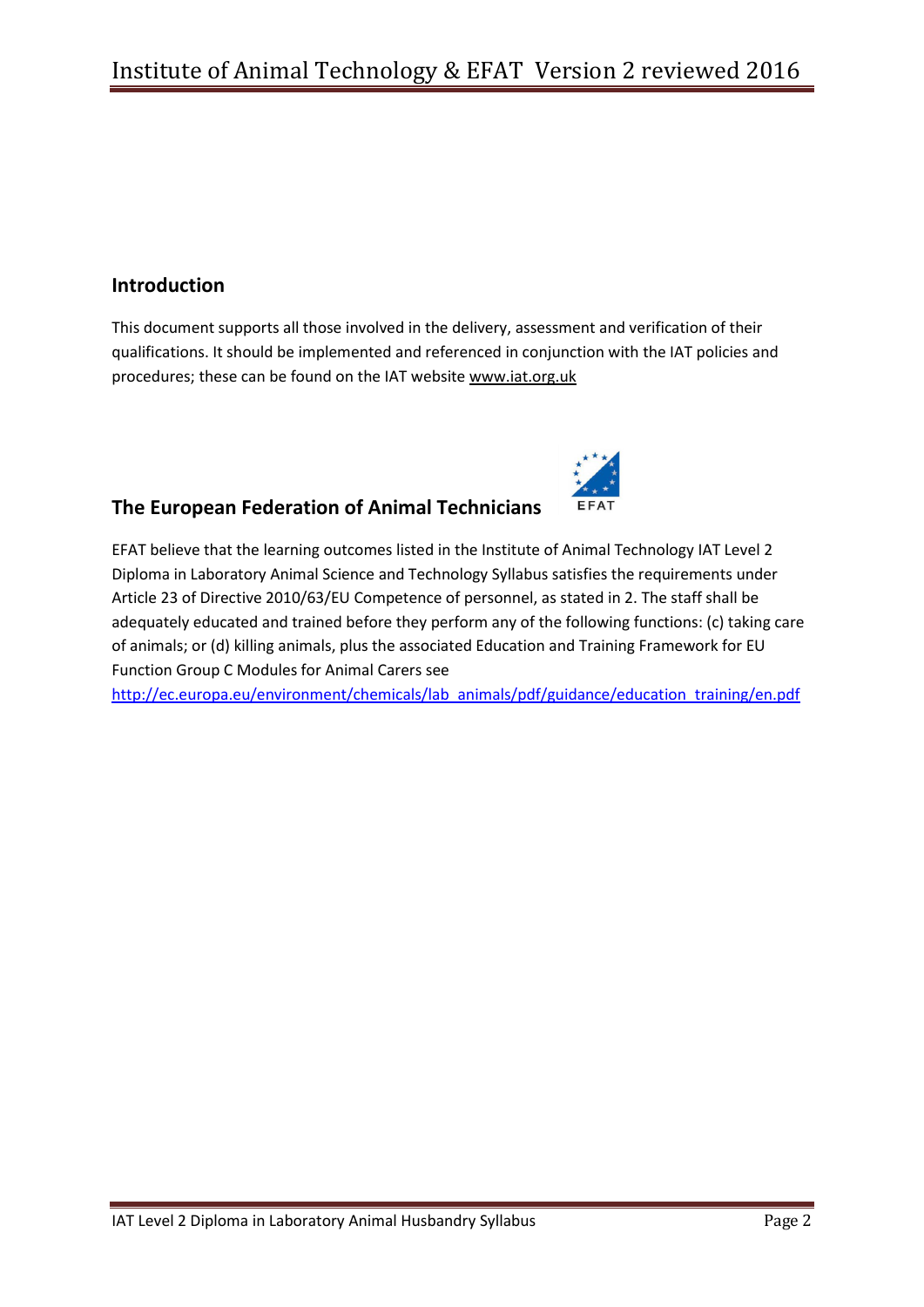# **Contents**

| Introductions                                               | Page | 2         |
|-------------------------------------------------------------|------|-----------|
| Contents                                                    | Page | 3         |
| Institute of Animal Technology (IAT)                        | Page | 4         |
| Rationale for IAT qualification                             | Page | 4         |
| Career pathway                                              | Page | 5         |
| Objectives of assessment process                            | Page | 6         |
| Grading the IAT units                                       | Page | 7         |
| Assessment and verification                                 | Page | 8         |
| Animals to be covered                                       | Page | 10        |
| <b>Approved Centres</b>                                     | Page | 11        |
| Moderation                                                  | Page | 11        |
| <b>Exemptions and credits</b>                               | Page | 11        |
| Recognitions of prior learning and achievement              | Page | 12        |
| Registration                                                | Page | 12        |
| Timing of courses and assessments                           | Page | 12        |
| Special needs                                               | Page | 12        |
| Fees                                                        | Page | 12        |
| Certifications                                              | Page | 12        |
| Qualification titles and qualification unit structure       | Page | 13        |
| Laboratory animal housing and routine unit                  | Page | 14-18     |
| The production of laboratory animals unit                   | Page | 19-20     |
| Laboratory animal nutrition unit                            | Page | $21 - 22$ |
| Introduction to ethics unit                                 | Page | $23 - 24$ |
| Introduction to laboratory animal facility legislation unit | Page | $25 - 27$ |
| Laboratory animal health and husbandry unit                 | Page | 28-31     |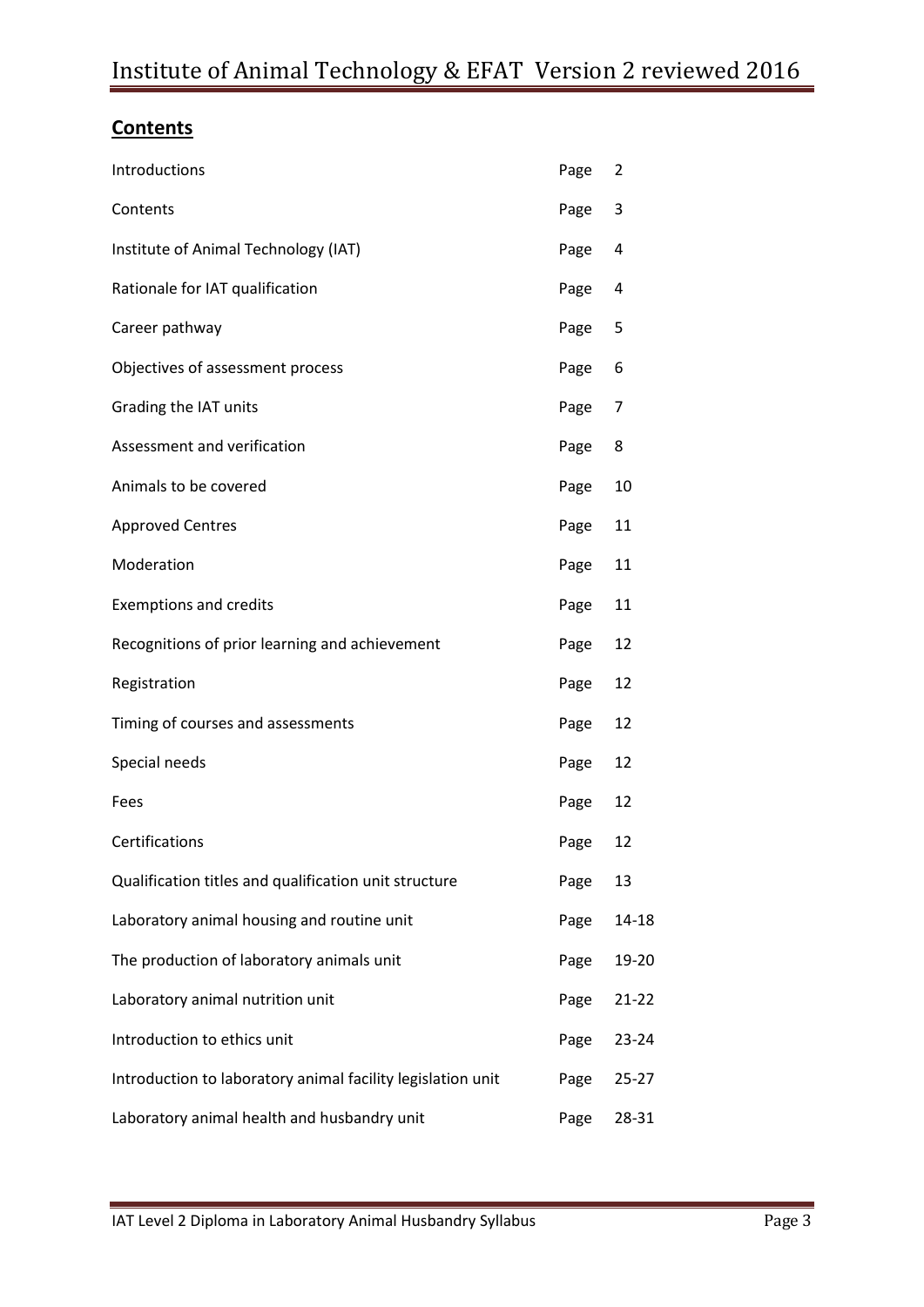# **Institute of Animal Technology (IAT)**

The Institute acts as the professional body for persons engaged in laboratory animal breeding, care and welfare. The Institute's qualifications provide opportunities for learners to gain accreditation for the individual competencies and level of understanding of the underpinning knowledge required to practice animal technology. The names and addresses of the officials of the Council of the Institute, and Board of Moderators are printed in the current edition of the Institute's Journal, Animal Technology and Welfare, ISSN 0264-4754.

Questions of a general nature arising from this scheme should be directed to Secretary of the Board of Moderator's. Email: [iat101@btconnect.com](mailto:iat101@btconnect.com) or via the Institute's website www.iat.org.uk

# **Rationale for examination process**

The IAT aims to provide an internationally recognised programme to ensure that animal technologists:

- are prepared to meet their legal and ethical responsibility in providing high standards of welfare for laboratory animals
- demonstrate appropriate standards of knowledge, behaviour and competence for career advancement and election to the professional body

The development of IAT qualifications have been driven through consultation with employers, IAT members, educationalists, Lantra and the wider scientific community. Successful completion of IAT qualifications allows progression on to the next level of qualification.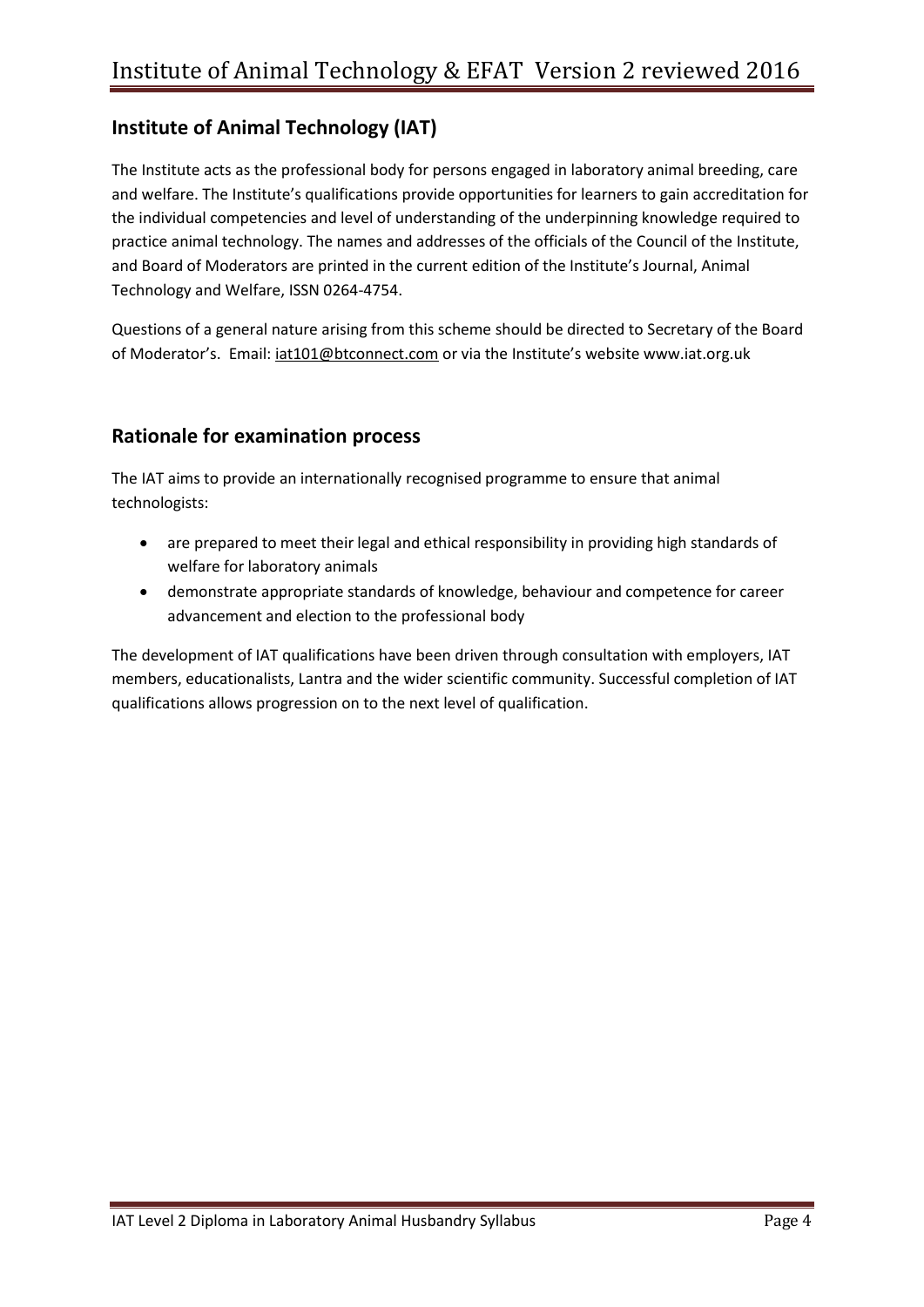# **Career Pathways for Animal Technologists**



www.iat.org.uk mber 2014 © Copyright Institute of<br>Animal Technology

For interactive version go to .www.iat.org.uk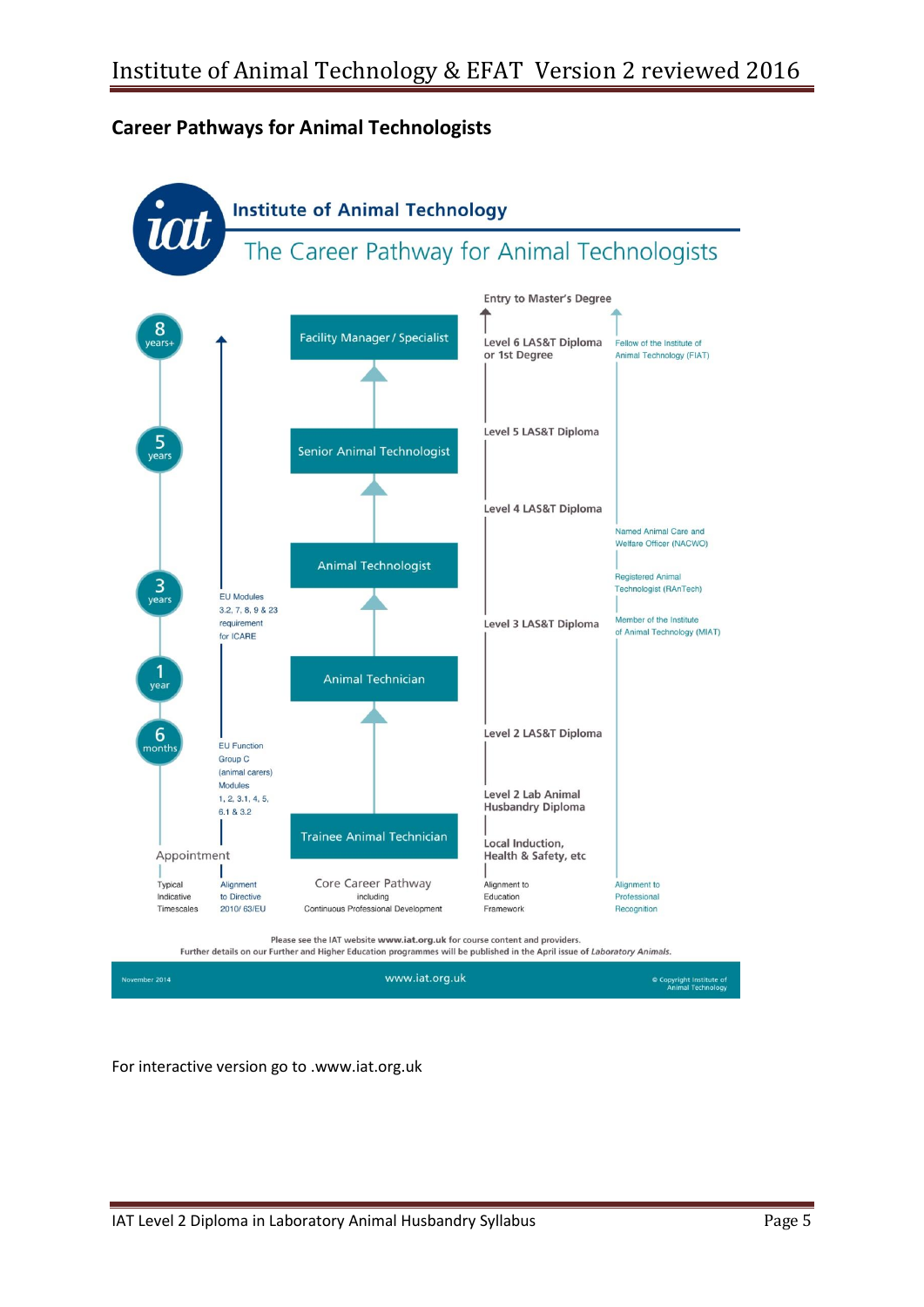# **Objectives of assessment process**

This qualification is designed to:

- Recognise learning and prepare the learner for further learning and training and to develop knowledge and skills in animal technology
	- **Prepare learners for further learning and training by establishing a broad and relevant** base of knowledge and skills in animal technology
	- **•** Develop knowledge and skills in laboratory animal science and technology specialists' areas which enhance the learners' ability to take independence and autonomy in their work role.
- Encourage updating of skills and knowledge and continuing professional development (CPD)
	- Relates knowledge and skills to legal, technical, process or best practice requirements in the field of laboratory animal science and technology
	- Develop knowledge and skills in order to gain recognition at a higher level or in a different role
	- Develop knowledge and skills relevant to a particular specialisation within an occupation or set of occupations

The broad objectives of the assessment process are to:

- **Provide a sound theoretical knowledge and/ or the practical abilities of the principles that** underpin the practice of laboratory animal sciences and technology, and to improve the welfare of animals and the quality of the animal work necessary to fulfil the increasingly demanding role of animal technologist under the legislation protecting animals used for experimental or other scientific purposes
- Assist learners effectively to demonstrate competence in the execution of practical skills
- **FILM** Foster a spirit of independent learning, enquiry and continuing professional development
- **Externally assess the learning that has taken place and its application to the practice of** laboratory animal science and technology
- **Provide the basis of career progression as a qualified animal technologist**
- **Provide a coherent and balanced education appropriate to the level of professional** membership
- Provide a qualification that is recognised by employers and competent authorities
- **Provide a portable qualification preparing learners for further professional development** transferable between jobs and countries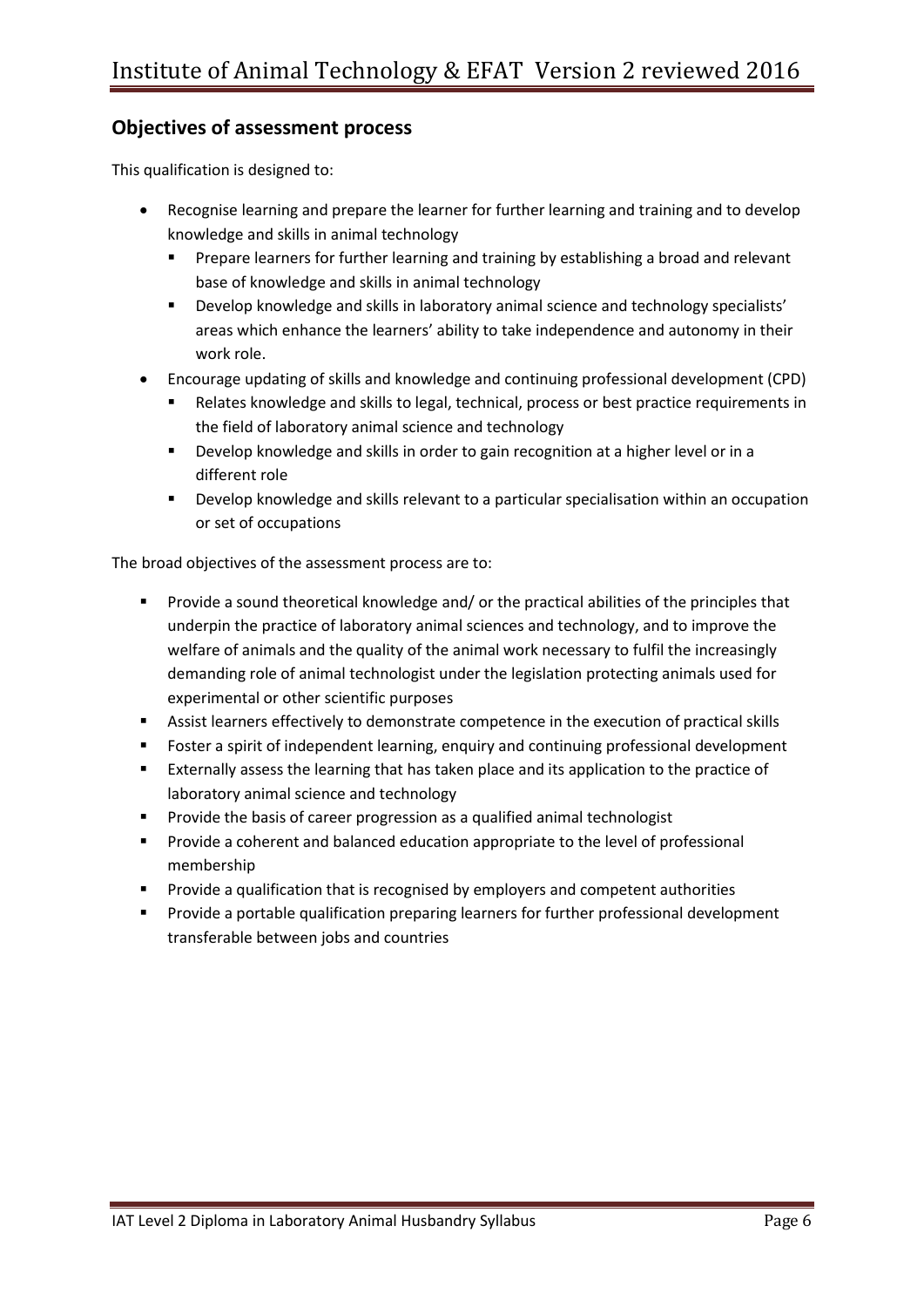# **Grading the IAT units**

Each assessment is graded as a pass, merit, distinction or referral. The grade is based on the learning outcomes and assessment criteria. To achieve the grade, learners must meet the learning outcomes and assessment criteria associated with the particular grade being awarded.

- To gain a pass, learners must achieve all of the learning outcomes and assessment criteria associated with the pass grade.
- To gain a merit, learners must achieve all of the learning outcomes and assessment criteria associated with the pass and merit grade.
- To gain a distinction, learners must achieve all of the learning outcomes and assessment criteria associated with the pass, merit and distinction grade.

If learners fail to achieve all of the learning outcomes and assessment criteria associated with the pass grade, the unit is referred and a learner is given one chance only to bring the work up to appropriate standard. Should a learner be unable to meet the pass criteria on their referral they will fail the unit and will have to re-register to take the unit again.

Learning outcomes and assessment criteria may be covered in one or more assessments.

Each unit must be capable of independent assessment even if an assessment covers more than one unit. Where an assessment covers more than one unit, it should be possible for the learner to achieve all of the units independently, so they could achieve some of the units even if they fail to achieve all of the units being assessed in a single assessment.

Grades are designed to encourage learners to develop high cognitive, communication and psychometric skills in preparation for further learning and career advancement. It is important that learners are aware that they need to meet all of the learning outcomes and assessment criteria and that they are given one chance to rectify any minor omissions, as one omission can reduce a distinction standard piece of work to a pass or even a referral grade. Resubmissions are designed to ensure that learner's receive the grade that accurately reflects the level of their performance.

The final grade for each unit will be displayed on the final certificate and the notification of performances. There is no overall grade for the qualification.

Centres should provide the learner and moderator with a grid mapping the learning outcomes and assessment criteria against the assessments for each unit, so it is clear how the learner can successfully complete each unit.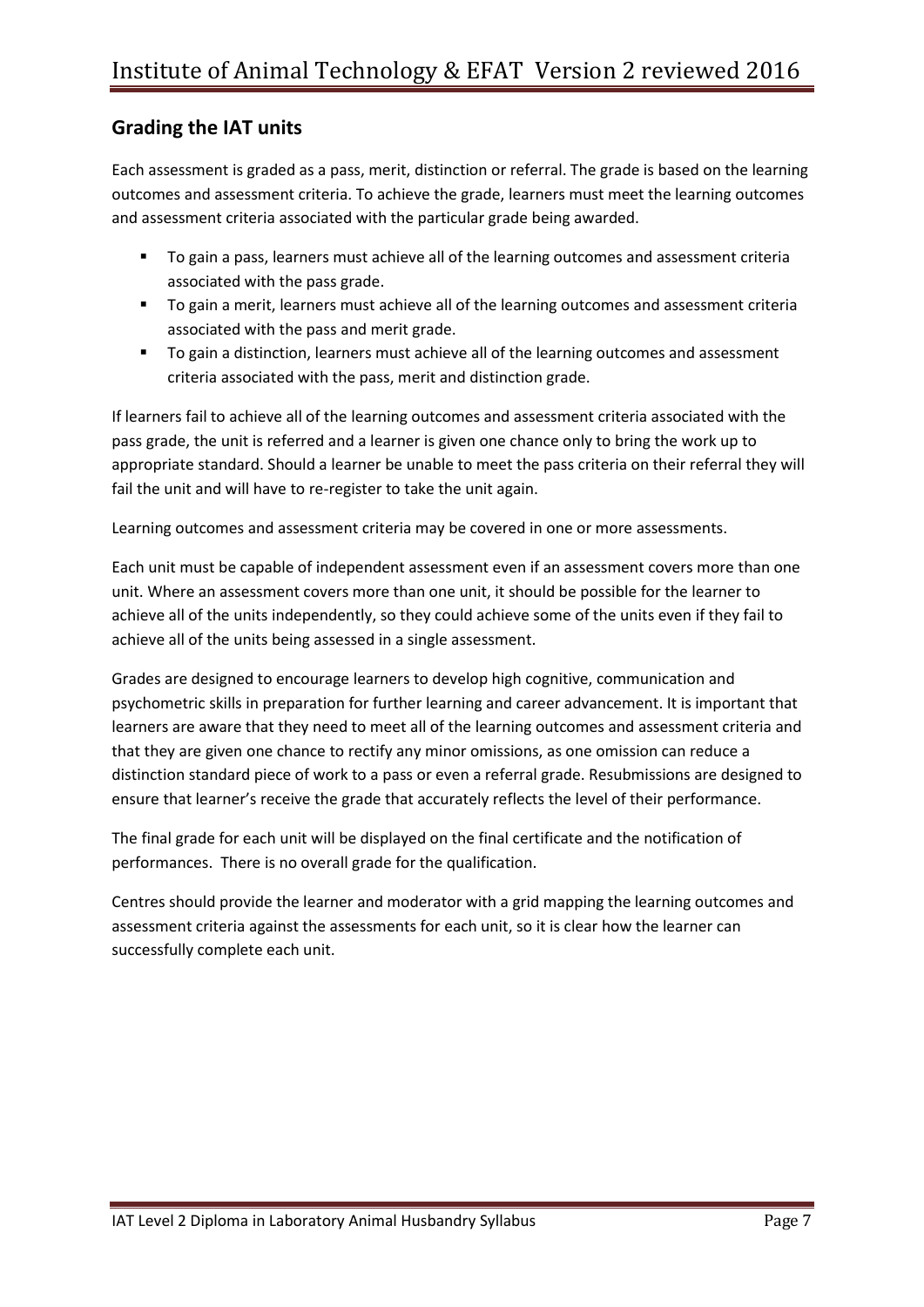# **Assessment and verification**

The principal objective of the assessment process for each unit will be to ensure learners have reached the appropriate standard to meet the learning outcome for the unit.

The primary interface with the learner is the Centre Assessor whose job it is to assess the evidence presented by the learner. The Centre Assessor should provide an audit trail showing how the judgement of the learner's overall achievement has been arrived at.

The Centre's assessment plan, to be agreed with the IAT Moderator, should include a matrix for each qualification showing how each unit is too assessed against relevant criteria and which specific pieces or pieces of work will be identified in relation to each unit. It should also show how assessment is scheduled into the delivery programme.

In designing the individual tasks and activities, Centres must ensure that:

- **The selected assessment task/activity is relevant to the content of the unit**
- **There are clear instructions given to learner as to what is expected**
- Learners are clearly told how long the assessment will take (if it is a timed activity) and what reference or other material they may use (if any) to complete it
- **The language used in the assessment is free from any bias**
- The language and technical terms used are at appropriate level for the learners

In addition to specific assessment criteria in each unit, the learner's work must be:

- Accurate, current and authentic
- Relevant in depth and breadth
- And must also show the learner's:
	- o clear grasp of concepts
	- o ability to link theory to practice, and
	- o ability to communicate clearly in the relevant discipline at the expected level for the qualification

The IAT specifies specific assessment strategies for some units, where no specific strategy is specified assessment methods can be decided by the Centre in agreement with the IAT moderator. Where modules lend themselves to assessment of competence in the workplace, these are highlighted in the above table. Centres may assess learners via competence in the workplace or through academic assessment. Assessment of competence should be carried out ideally by a Registered Animal Technologist (RAnTech) or a suitable qualified person with appropriate training in assessing work based learning.

Industry has specifically requested some modules have unit tests to encourage learners to develop skills in memorising key professional data and developing skills in working to time constraint pressures. These units are also shown in the table above.

Those units marked as academic can be assessed through a variety of assessment methods. Assessment methods can include, but are not restricted to:-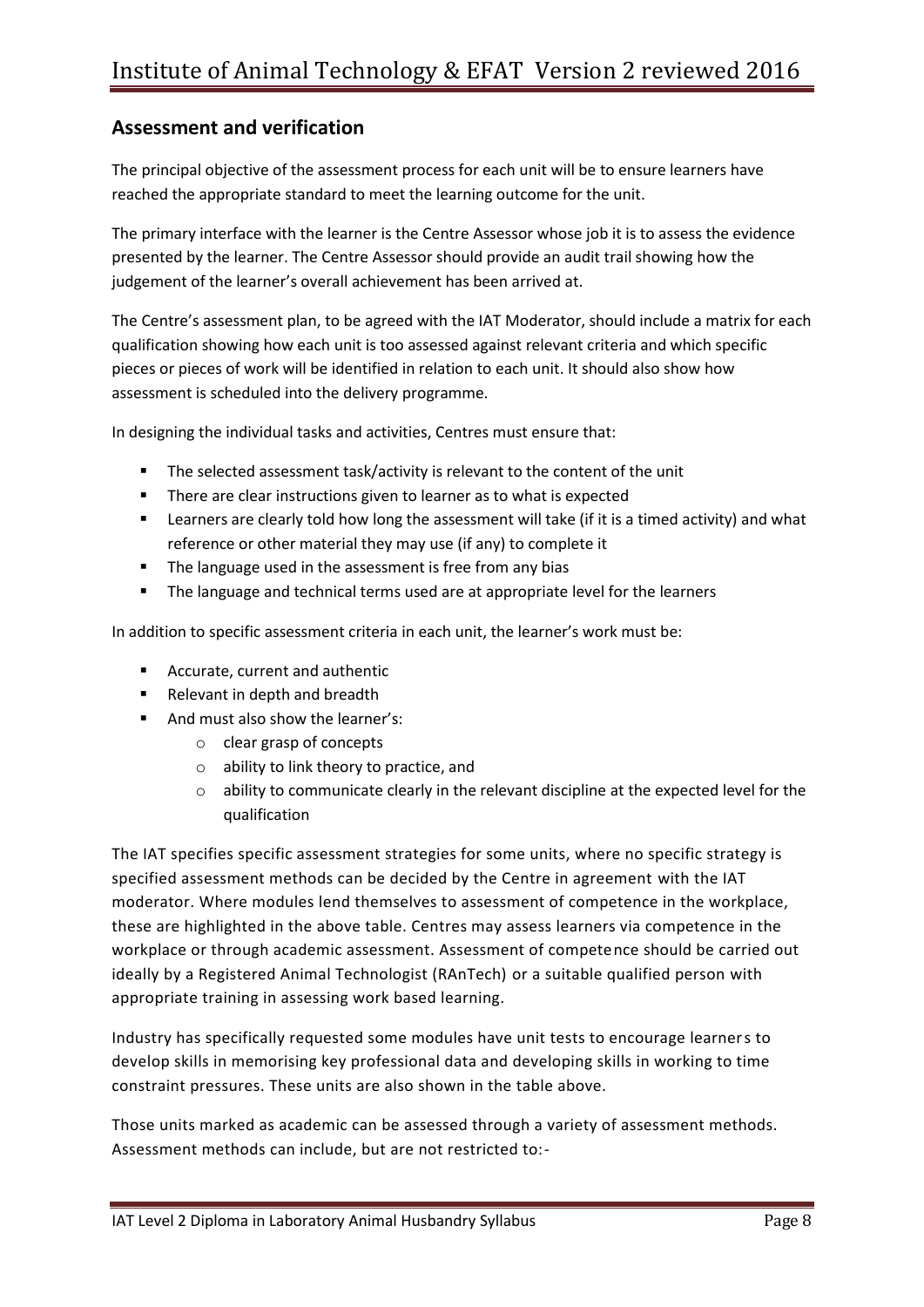- case studies
- role play
- time constrained tests
- examinations
- assignments
- reports
- integrated work activities
- viva voce
- projects
- presentations

It is important to ensure consistency of assessment and that demands made on learners are comparable within and between Centres.

Centres are encouraged to use a range of methods to ensure that all the learning outcomes and assessment criteria are met and to enhance learners' development.

Regardless of the method used to assess the learning there must be a clear evidence trail on how the decision on the learner achievement was reached and this must be available for the IAT Moderator and External Verifier to check on their visits.

All assessments must be internally verified prior to use. All assessed work must be internally verified before grades are given to the learners.

Centres and learners are encouraged to use methods of presenting data, analysis and information other than straightforward narrative text. In the appropriate contexts, tables, graphs, pie charts, diagrams and illustrations are just as demanding on the learner.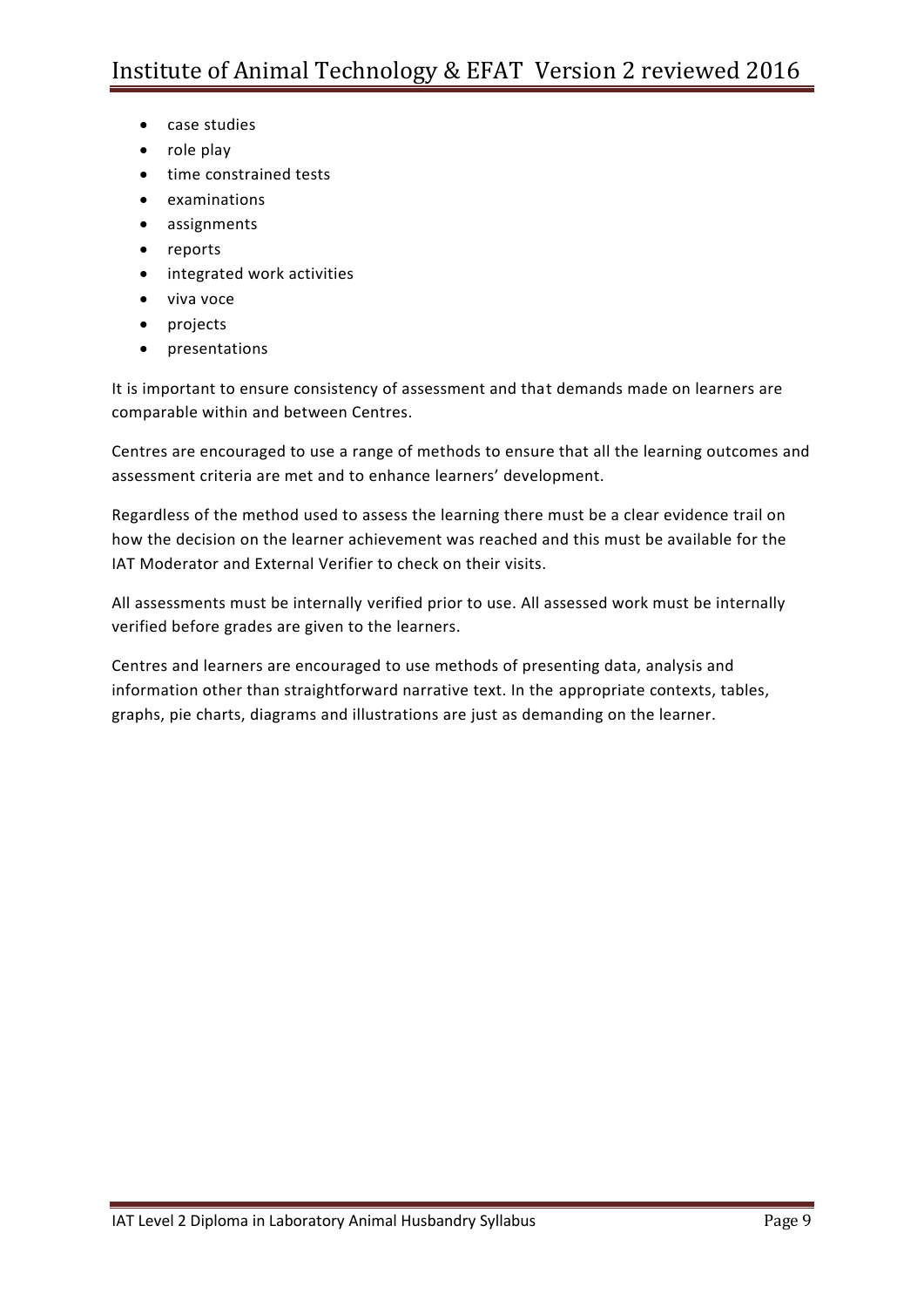# **Animals to be covered**

The table below shows the animal species that should be covered in the unit. Each unit covers the principles of animal technology and good animal welfare; the principles should be supported with examples from across the range of species listed in the table below, in order that learner get a broad understanding of the industry. Assessment should be based on the species and techniques that are most relevant to an individual learner, but they should be encouraged to explain the relevance of the animal, routine and procedures they use and discuss other options that may be available.

| Small   | Large      | Carnivores | Farm animals | <b>Birds</b> | Amphibians | Primates | Reptiles  |
|---------|------------|------------|--------------|--------------|------------|----------|-----------|
| rodents | rodents    |            |              |              | and fish   |          |           |
|         | and        |            |              |              |            |          |           |
|         | lagomorphs |            |              |              |            |          |           |
| Rat     | Guinea pig | Cat        | Cattle       | Chicken      | Fish       | New &    | Chelonian |
| Mouse   | Rabbit     | Dog        | Sheep/Goat   | Quail        | Frog       | Old      | Snake     |
| hamster |            | Ferret     | Pig          | Small        |            | world    | Lizard    |
|         |            |            | Horse/Donkey | cage         |            |          |           |
|         |            |            |              | birds        |            |          |           |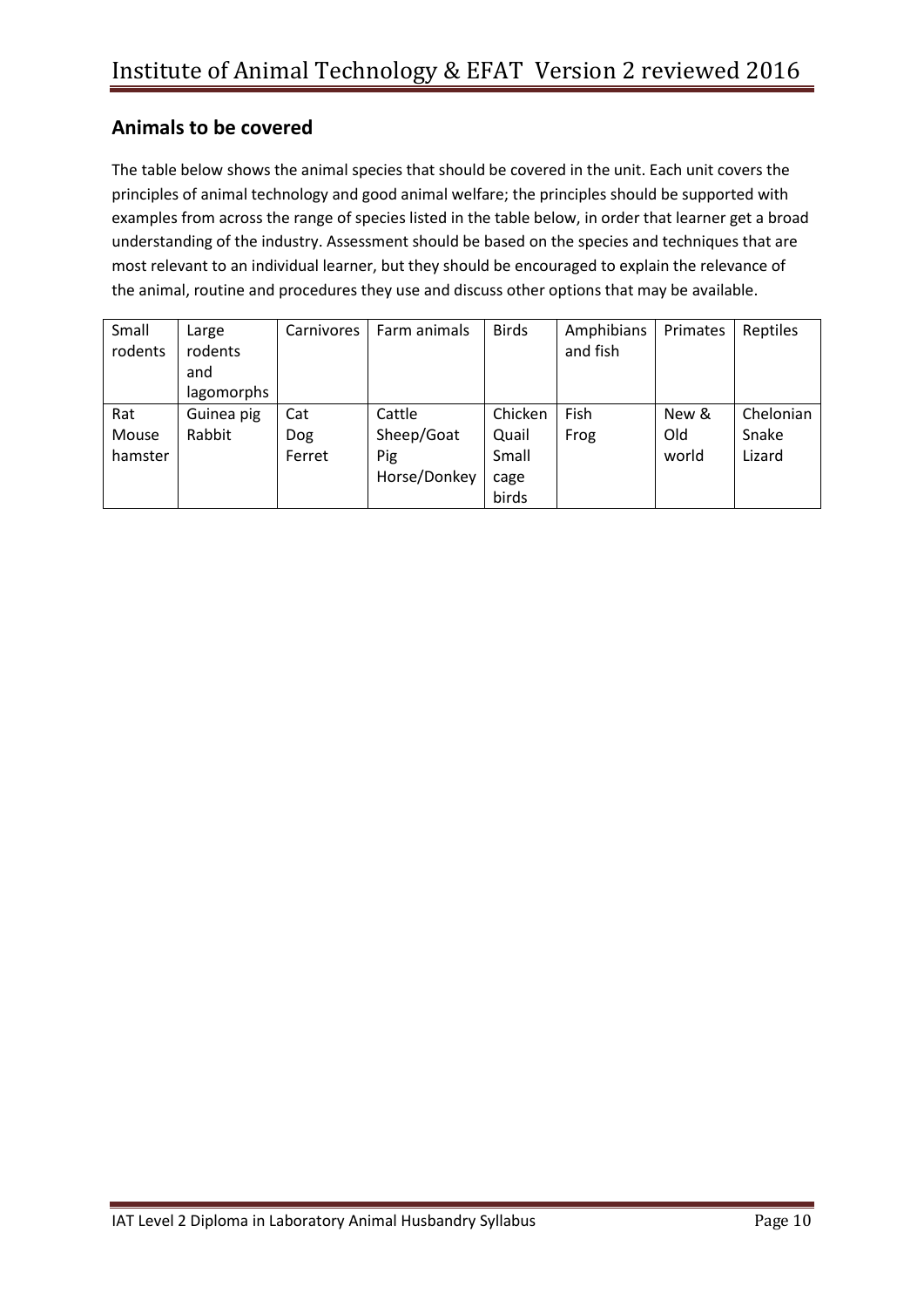# **Approved Centres**

An IAT Approved Centre will have adequate facilities and expertise, alone or in conjunction with local employers, to teach the syllabus and to provide facilities for assessment.

Centres wishing to offer IAT qualifications must be approved by the Institute of Animal Technology. Application for admission as an Approved Centre shall be made through the Secretary to the Board of Moderators.

All Centres must be able to provide sufficient evidence that they have suitably qualified staff, resources and management systems necessary to effectively deliver and assess all of the assessment criteria for the IAT units and qualifications they offer.

They must also demonstrate how they will recognise/ authenticate the eligibility of exemptions and/or any other prior learning and how they will apply these appropriately when registering learners' results with the IAT as the awarding body.

On registration, the IAT Moderator will check the eligibility of the learner to undertake the chosen level of qualification, learners not eligible for their chosen level by means of previous qualifications will not be registered. The IAT will issue the learner with a Unique Learner Number (ULN) to those who have not been previously issued with a ULN and will, on successful completion of a unit, record the credits in the learner record.

IAT Approved Centres will be listed on the IAT website iat.org.uk

# **Moderators**

Each Centre has a Moderator appointed by the Board of Moderators. The Moderator will visit the Centre as necessary to assess and approve the Centre is complying with IAT and Ofqual policies and assessments are fair and appropriate and to monitor learner progression

The Moderator becomes the link between the Centre and the Board of Moderators. The Moderator meets regularly to discuss problems arising out of the system and to maintain standards.

The Board of Moderators reserves the right to call a learner to an additional oral examination if they have good cause to suspect that any assessment submitted is not the work of the learner or to require the learner to sit a further supervised assessment.

# **Exemptions and Credits**

Learners may be credited with a unit in a variety of ways.

- **Successful completion of the assessment covering the unit learning outcomes and grading** criteria.
- **Recognition of prior learning and achievement.**
- Successful completion of other recognised certificated qualifications covering the unit content at an equivalent or higher level.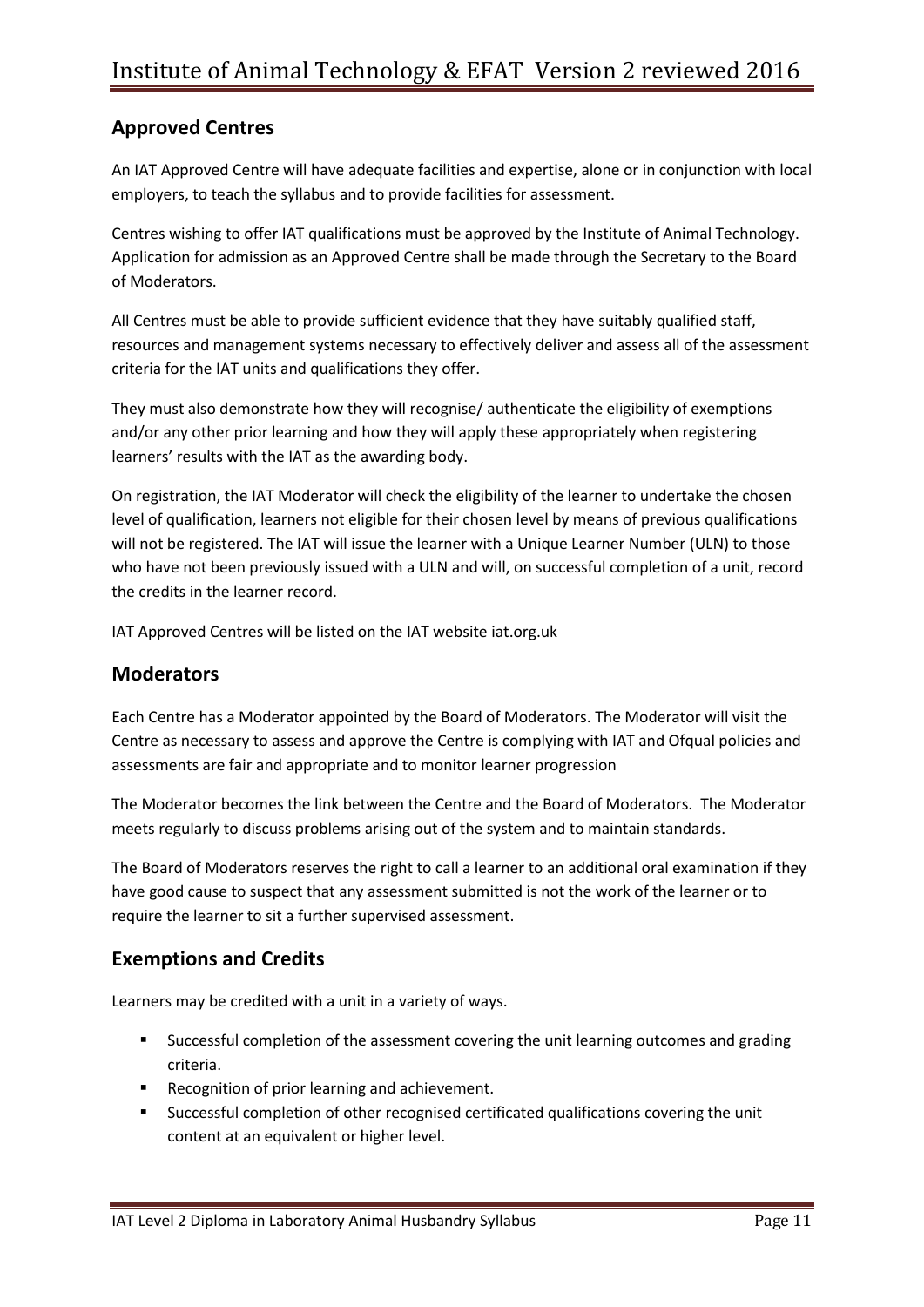# **Recognition of Prior Learning and Achievement**

The Qualification is based on the principles of credit accumulation and transfer. Learners have the opportunity to build their achievements from a single unit into a full qualification. The IAT will publish on its website examples of which units and qualifications from other awarding bodies can be recognised for credit transfer and exemptions.

There may be instances where learners will wish to claim recognition of prior learning which has not been formally assessed and accredited. In those instances Centres are free, after discussion and agreement with the Moderators, to support these learners in their effort to achieve recognition of prior learning (RPL) through the policies set out on the IAT website.

# **Registration**

The IAT will register learners and maintain records of a learner's progress once a completed registration has been received. Learners will be able to follow their progress via the Institute's database. Learners must have access to theoretical instruction and formative assessment to support their development. At registration a Learner must indicate an approved Centre from which they intend to receive tuition.

# **Timing of Courses and Assessments**

Courses may be devised to any timescales to suit local conditions and the designated length of the components. Assessments which are devised by the Centres require approval by the Moderator.

# **Special Needs**

Learners who provide evidence of special needs (either educational or medical) will be offered support under the Institute's Policies of supporting Learners with special needs. Details can be found on the Institute's website [www.iat.org.uk](http://www.iat.org.uk/)

### **Fees**

The Institute charges a learner registration fee.

Details can be found on the Institutes' website [www.iat.org.uk](http://www.iat.org.uk/)

# **Certificates**

Learners successfully completing a unit will be provided with a notification of performance, annually. When a learner has successfully completed all of the units required for the qualification they will be notified in writing and presented with a qualification Certificate.

Certificates are printed quarterly per annum. Submission dates for results and dates for Certification will be published on the Institutes' website [www.iat.org.uk](http://www.iat.org.uk/)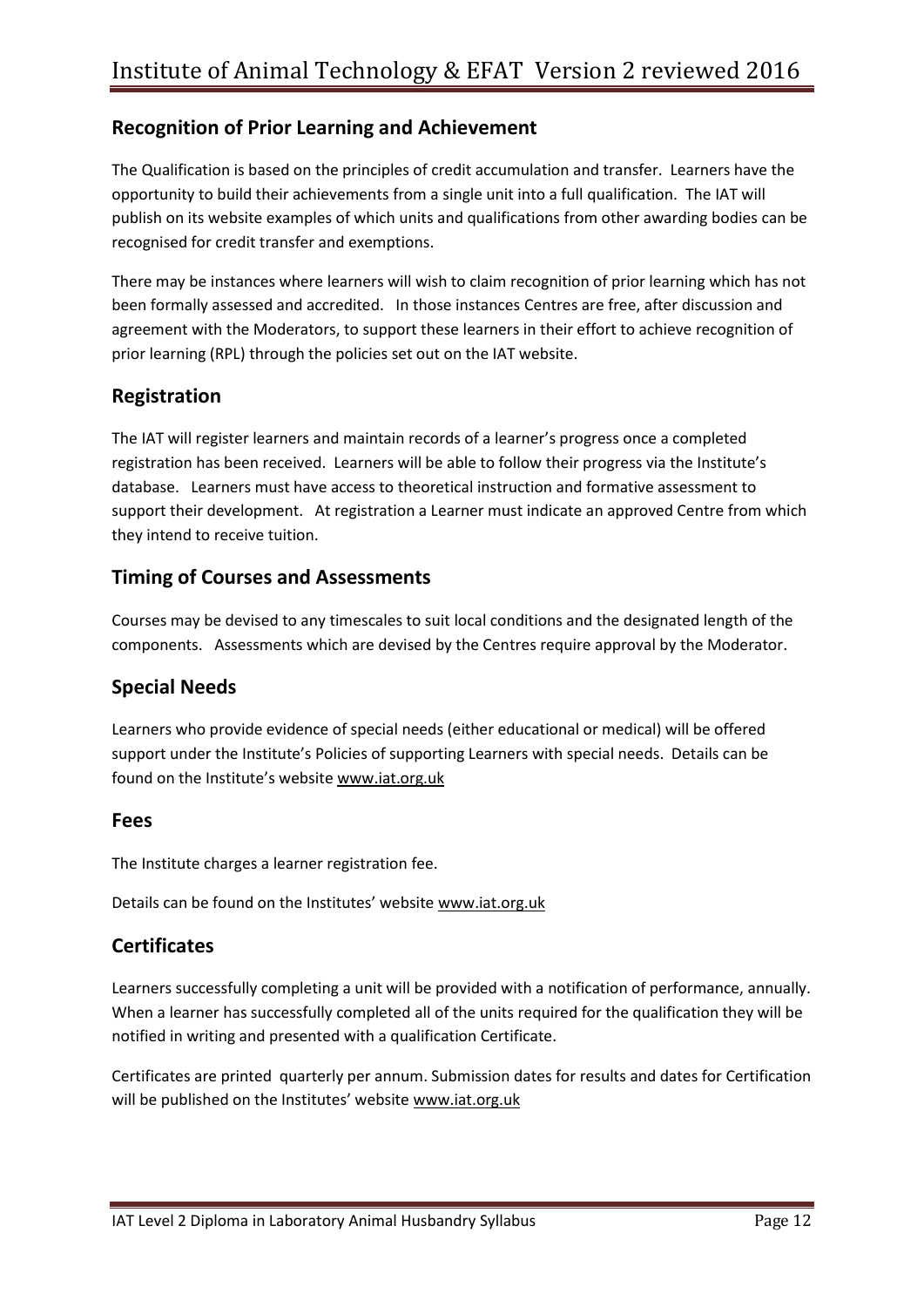# **Qualification title**

# **IAT Level 2 Diploma in Laboratory Animal Husbandry**

# Structure for IAT Level 2 Diploma in Laboratory Animal Husbandry

All units are mandatory.

| Qualification                                                      | Unit title                                                   | <b>Credit Value</b> | Ofqual No. | Guidance on<br>assessment<br>methodology |
|--------------------------------------------------------------------|--------------------------------------------------------------|---------------------|------------|------------------------------------------|
| <b>IAT Level 2</b><br>Diploma in<br>Laboratory Animal<br>Husbandry | Laboratory animal<br>housing and<br>routines                 | 12                  | F/602/5879 | Written<br>assessment                    |
| 600/0558/0                                                         | The production of<br>Laboratory animals                      | 8                   | T/602/5880 | Unit test                                |
|                                                                    | Laboratory animal<br>nutrition                               | 4                   | A/602/5881 | Written<br>assessment                    |
|                                                                    | Introduction to<br>ethics                                    | 4                   | <b>TBC</b> | Written<br>assessment                    |
|                                                                    | Introduction to<br>laboratory animal<br>facility legislation | 8                   | <b>TBC</b> | Unit test                                |
|                                                                    | Laboratory animal<br>health and<br>husbandry                 | 12                  | J/602/5883 | Written<br>assessment                    |

# **Explanatory Note**

One credit in each unit represents 10 hours of learning time.

Learning time is the amount of time a learner is expected to take, on average, to complete the learning outcomes of the unit to the standard defined by the assessment criteria.

Guided learning hours refers to the total amount of time that the learner has in any form of supported study. Learning time includes all the time needed to achieve a unit, including supported study, homework, assessment time and preparation time.

The difference between the learning time and guided learning hours is not absolute as, in addition, learners will also be learning in the workplace with the support of colleagues and often with the support of their teachers.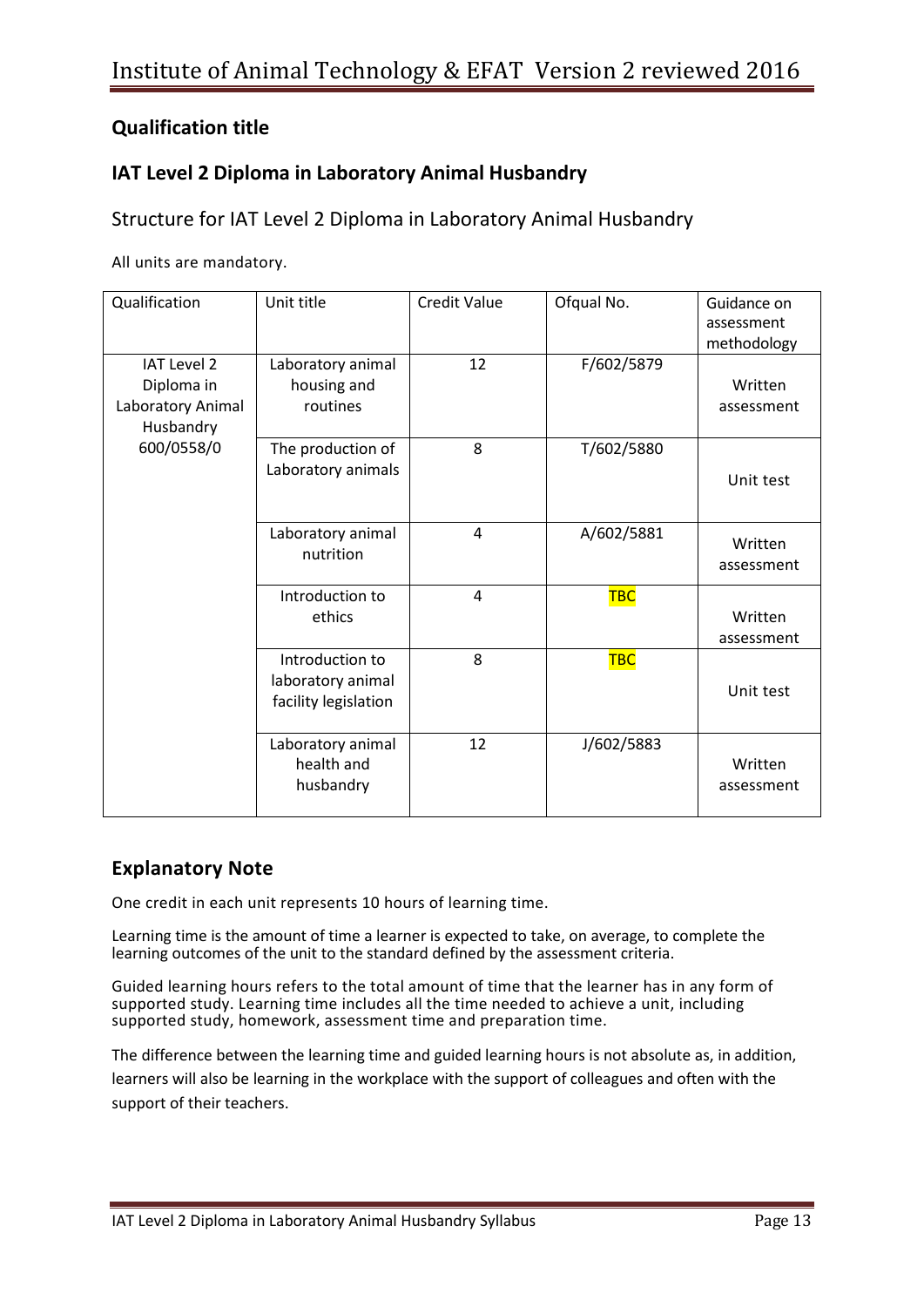| <b>TITLE</b>                                                            | <b>LABORATORY ANIMAL HOUSING AND ROUTINES</b>                                                             |                                                           |              |  |
|-------------------------------------------------------------------------|-----------------------------------------------------------------------------------------------------------|-----------------------------------------------------------|--------------|--|
| <b>OFQUAL NO:</b>                                                       | F/602/5879                                                                                                | <b>LEVEL</b>                                              | $\mathbf{2}$ |  |
| <b>CREDIT VALUE</b>                                                     | 12 credits                                                                                                | Unit guided learning hours                                | 60           |  |
| Details of the relationship between the unit and                        |                                                                                                           | O29N AT 1                                                 |              |  |
|                                                                         | relevant national occupational standards or other<br>professional standards or curricula (if appropriate) | CU2, 3, 32, 33, 34, 38, 39                                |              |  |
| Location of the unit within the subject/sector<br>classification system |                                                                                                           | <b>Animal Technology</b>                                  |              |  |
| <b>ADDITIONAL INFORMATION ABOUT THE UNIT</b>                            |                                                                                                           |                                                           |              |  |
|                                                                         |                                                                                                           | The aim of this unit is to provide the learner with the   |              |  |
|                                                                         |                                                                                                           | ability to demonstrate the knowledge and                  |              |  |
|                                                                         |                                                                                                           | understanding of the principles of laboratory animal      |              |  |
|                                                                         |                                                                                                           | husbandry and welfare.                                    |              |  |
|                                                                         |                                                                                                           | This unit is designed to introduce learners to the        |              |  |
| Unit purpose and aim(s)                                                 |                                                                                                           | principles of laboratory animal husbandry and welfare.    |              |  |
|                                                                         |                                                                                                           | Learners should appreciate that animals bred for, and     |              |  |
|                                                                         |                                                                                                           | used in, scientific procedures must receive the highest   |              |  |
|                                                                         |                                                                                                           | standards of care and welfare and recognise how they      |              |  |
|                                                                         |                                                                                                           | can contribute to this in their daily tasks. Learners are |              |  |
|                                                                         |                                                                                                           | encouraged to follow safe working practices in the        |              |  |
|                                                                         |                                                                                                           | animal unit.                                              |              |  |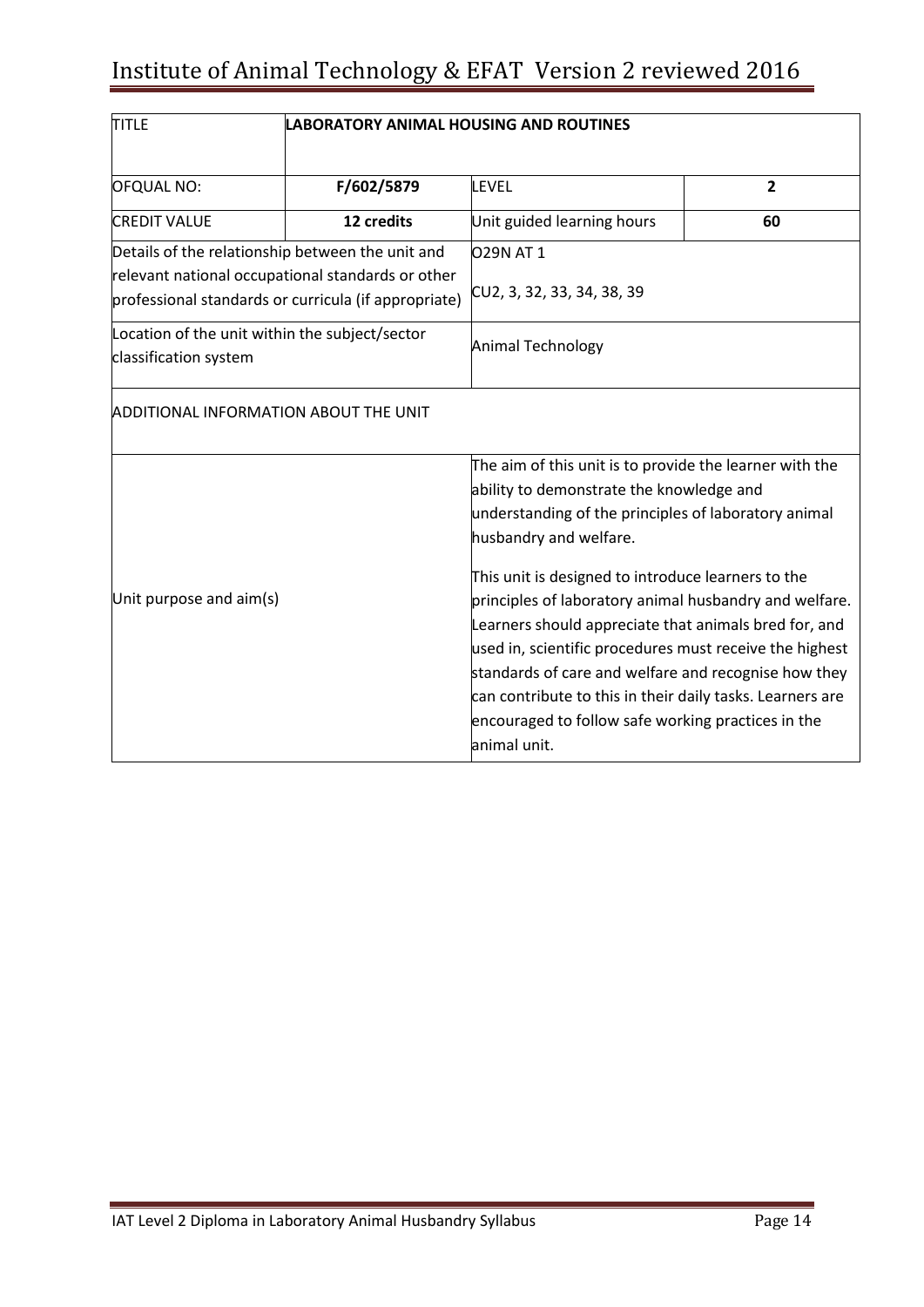|                         | <b>Learning Outcomes</b>                                             | <b>Assessment Criteria</b>                                    |
|-------------------------|----------------------------------------------------------------------|---------------------------------------------------------------|
|                         | The learner will:                                                    | The learner can:                                              |
| 1                       | Know/understand suitable routines and                                | 1.1. Describe appropriate routines and husbandry              |
|                         | husbandry practices for the maintenance                              | practices for two different species.                          |
|                         | and care for a range of laboratory animals.                          | 1.2. Explain the importance of regular husbandry<br>routines. |
|                         |                                                                      | 1.3. Define scientific and technical terms relating to        |
|                         |                                                                      | the housing and care of laboratory animals.                   |
|                         |                                                                      |                                                               |
| $\overline{\mathbf{2}}$ | Know/understand the consequences for                                 | 2.1. Identify appropriate environmental conditions for        |
|                         | the animal resulting from inappropriate<br>environmental conditions. | two different named species.                                  |
|                         |                                                                      | 2.2. Describe the effects on the animals if appropriate       |
|                         |                                                                      | environmental conditions are not maintained.                  |
|                         |                                                                      | 2.3. Know which Codes of Practice describe suitable           |
|                         |                                                                      | environmental conditions for laboratory animals.              |
|                         |                                                                      | 2.4. Know who to contact in the event of                      |
|                         |                                                                      | inappropriate environmental conditions being                  |
|                         |                                                                      | suspected or identified.                                      |
|                         |                                                                      |                                                               |
| З                       | Describe appropriate methods for                                     | 3.1. Select appropriate methods for identifying               |
|                         | identifying a range of animals.                                      | laboratory animals given specific conditions.                 |
|                         |                                                                      | 3.2. Describe methods for identifying animals.                |
|                         | Know relevant health and safety                                      | 4.1. Describe how the health and safety of the animals        |
| 4                       | legislation and practices.                                           | and people is maintained.                                     |
|                         |                                                                      |                                                               |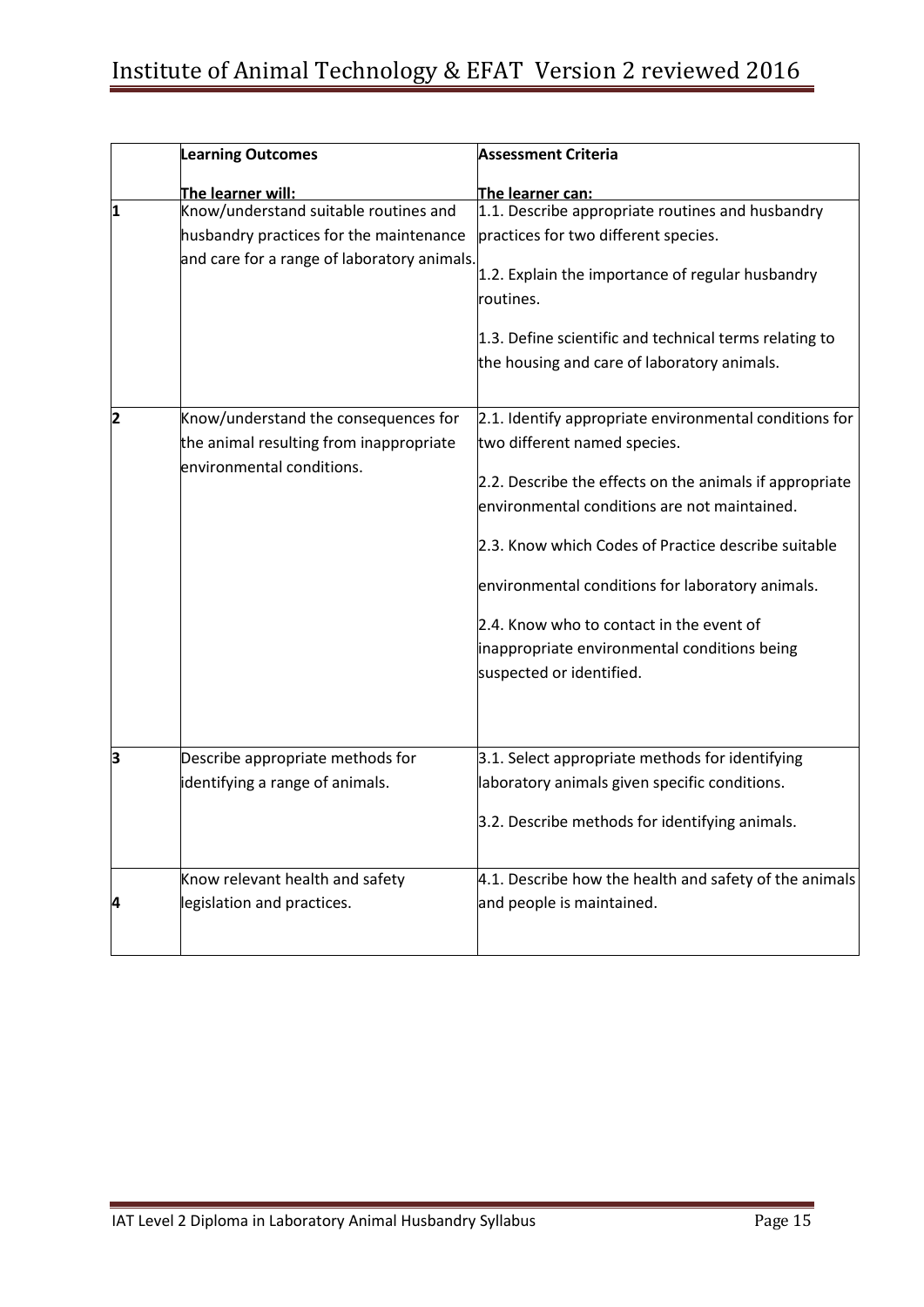# **Laboratory animal housing and routines**

#### **ANIMAL HOUSING AND ANIMAL FACILITY MATERIALS**

*Materials:* properties and uses of materials commonly found in the animal facility

*Animal housing:* design features of cages and pens e.g. containment of the animal, provision for the animal's needs, ease of use and of servicing, economic considerations, compliance with any experimental, legal or breeding requirements, stocking densities

*Organisation of cages and pens:* permanent, flexible, mobile, partitions, shelves, racks, independently ventilated cages; animal facility barriers: definition, purpose, examples of barriers

#### **THE ENVIRONMENT**

*Optimum conditions:* comfort and well-being of the animals, legislation, Codes of Practice, animal welfare, control experimental variables

*Recording conditions:* methods for recording temperature and humidity, equipment and techniques, limitations

*Effects of the environment on the animal:* light, noise, temperature, humidity, other animals, personnel; environmental enrichment: examples, benefits, uses

#### **ROUTINE CARE**

*Routine procedures:* importance of routines, habits of the animals, conditions in which they are housed, purposes for which they are kept

*Tasks:* work routines suitable for the care and welfare of animals, procedures, frequency, reasons, local health and safety instructions

#### **BEDDING AND NESTING MATERIALS**

*Bedding materials:* ideal properties, compare and contrast uses of a range of materials, recognition of good and bad samples

*Nesting materials:* ideal properties, compare and contrast uses of a range of materials, recognition of good and bad samples

#### **HYGIENE**

*Hygiene:* definition, reasons for good hygiene

*Disease causing agents:* nature and size of agents (e.g. viruses, bacteria, fungi, protoctista, invertebrate parasites (internal and external), prions, susceptibility of agents to methods of sterilisation and disinfection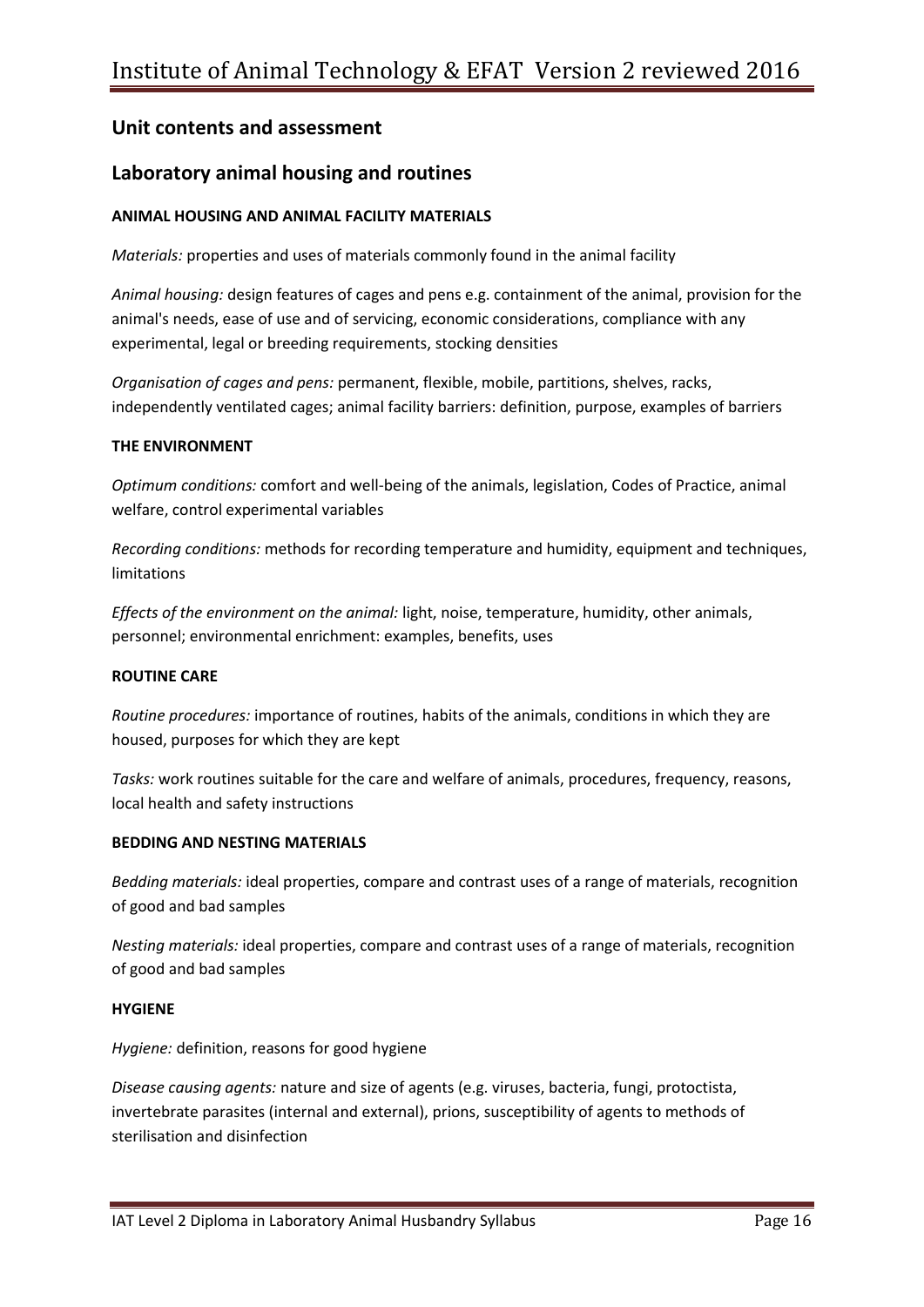*Personal hygiene:* reasons for good hygiene, protective clothing, washing, showering, air showers, reporting of ill health in oneself or animals

*Cleaning procedures:* unit, rooms, animal accommodation, cage washers, equipment, compares methods (dusting, sweeping, mopping, wet and dry vacuum-cleaning, hosing, high-pressure hosing with water and with steam)

*Definitions:* sterilisation, pasteurisation, disinfection, fogging, fumigation

*Disinfection and sterilisation:* describe and compare methods for sterilising and disinfecting animal accommodation, equipment, consumables and waste in the animal facility (e.g. disinfectants, autoclaves, cage and bottle washing machines, incinerators), health and safety with chemicals

*Chemical disinfectants:* ideal properties, compare properties and uses, dilution concentrations

#### **IDENTIFICATION**

*Ideal characteristics:* harmless to the animal, simple to apply, easy to decipher, sufficiently permanent, compliant with breeding or experimental and legal requirements

*Methods:* describing physical characteristics of the animal, diagrams or photographs, ear punching, fur clipping, applying stains, tattooing, transponders; uses and limitations of each method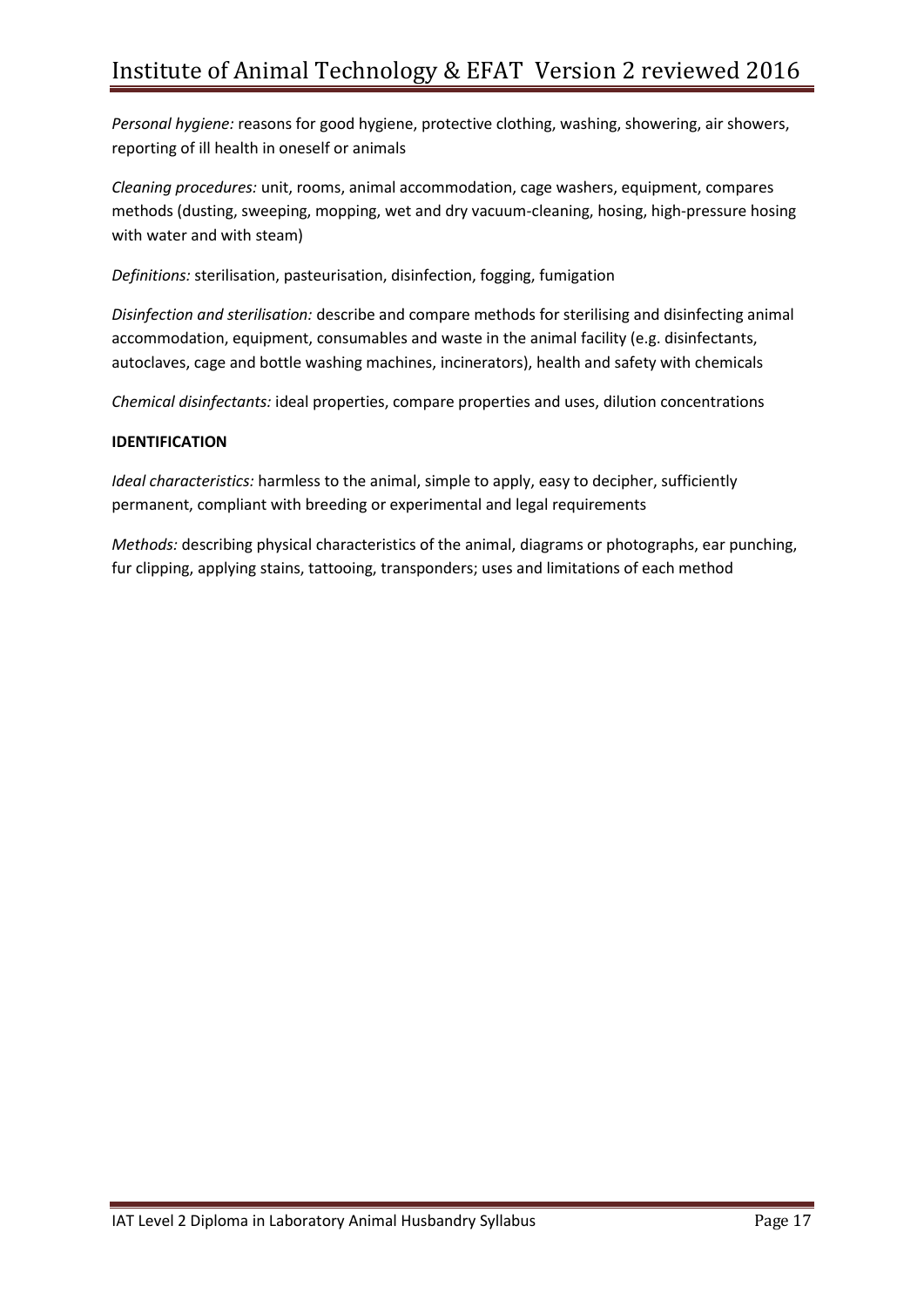|   | <b>Learning Outcomes</b>                                                                                                                                          | <b>Assessment Criteria</b>                                                                                                                                                                                                                                                                                                                                                                                                                                   |                                                                                                                        |                                                                                                    |
|---|-------------------------------------------------------------------------------------------------------------------------------------------------------------------|--------------------------------------------------------------------------------------------------------------------------------------------------------------------------------------------------------------------------------------------------------------------------------------------------------------------------------------------------------------------------------------------------------------------------------------------------------------|------------------------------------------------------------------------------------------------------------------------|----------------------------------------------------------------------------------------------------|
|   |                                                                                                                                                                   | Pass                                                                                                                                                                                                                                                                                                                                                                                                                                                         | <b>Merit</b>                                                                                                           | <b>Distinction</b>                                                                                 |
| 1 | Know/understand suitable<br>routines and husbandry<br>practices for the maintenance practices for two different<br>and care for a range of<br>laboratory animals. | 1.1. Describe appropriate<br>routines and husbandry<br>species.<br>1.2. Explain the importance<br>of regular husbandry<br>routines.                                                                                                                                                                                                                                                                                                                          | $\vert$ Describes in detail the $\vert_{\text{not}}$ identical for all<br>importance of regular<br>husbandry routines. | Explain why routines are<br>species.                                                               |
| 2 | Know/understand the<br>consequences for the animal<br>resulting from inappropriate<br>environmental conditions.                                                   | 2.1. Identify appropriate<br>environmental conditions<br>for two different named<br>species.<br>2.2. Describe the effects on<br>the animals if appropriate<br>environmental conditions<br>are not maintained.<br>2.3. Know which Codes of<br>Practice describe suitable<br>environmental conditions<br>for laboratory animals.<br>2.4. Know who to contact in<br>the event of inappropriate<br>environmental conditions<br>being suspected or<br>identified. | Explain how poor<br>environmental<br>conditions lead to<br>poor animal welfare.                                        | Explain, with examples,<br>how poor<br>environmental<br>conditions lead to poor<br>animal welfare. |
| 3 | Describe appropriate<br>methods for identifying a<br>range of animals.                                                                                            | 3.1. Select appropriate<br>methods for identifying<br>laboratory animals given<br>specific conditions.<br>3.2. Describe methods for<br>identifying animals.                                                                                                                                                                                                                                                                                                  | Describe, in detail,<br>how the methods are<br>applied and identify<br>any particular welfare<br>problems.             | Justify the choice of<br>method.                                                                   |
| 4 | State relevant health and<br>safety legislation and<br>practices.                                                                                                 | Describe how the health and safety of the animals and people is<br>maintained.                                                                                                                                                                                                                                                                                                                                                                               |                                                                                                                        |                                                                                                    |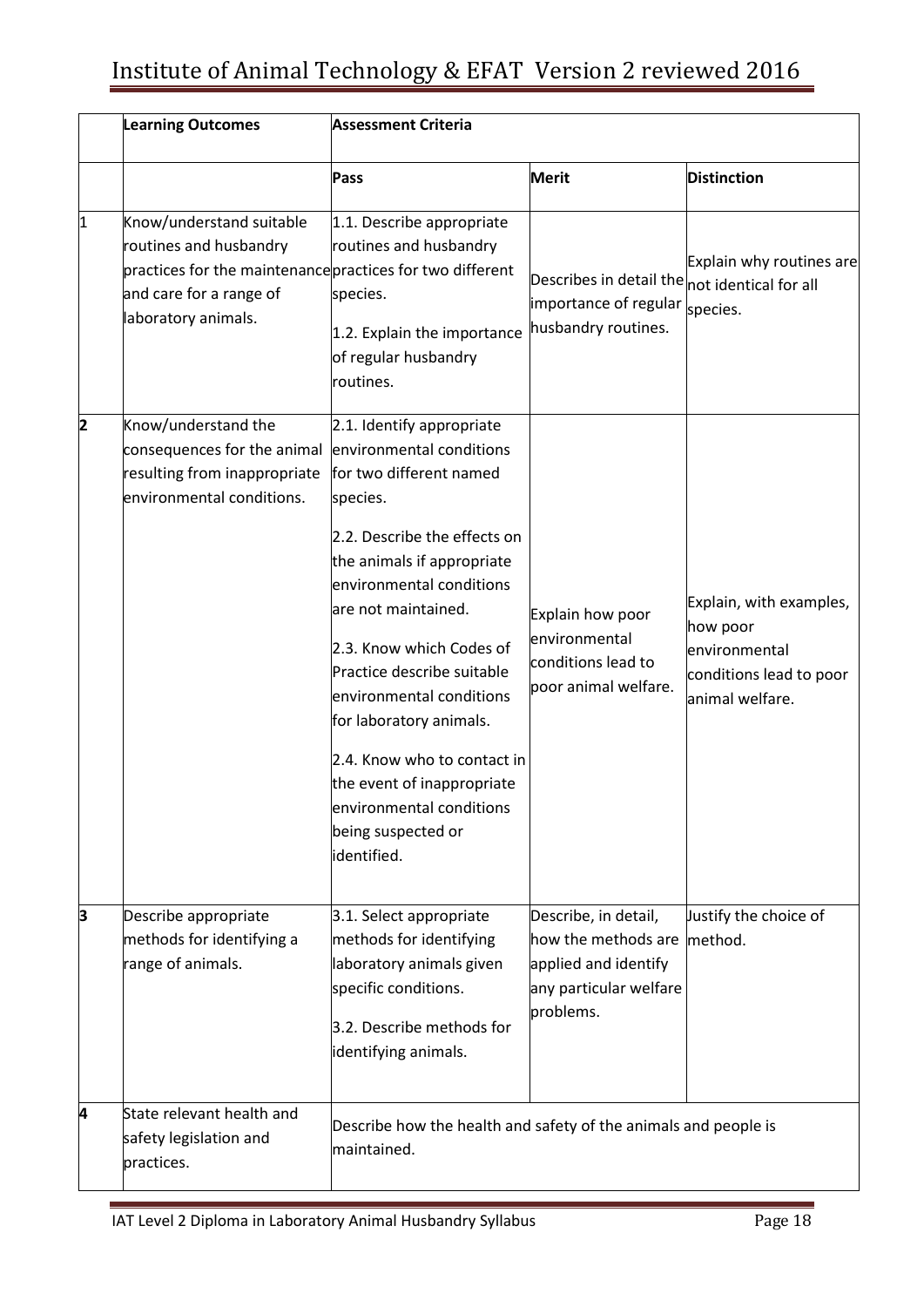| <b>TITLE</b>                                                                                                                                                  | THE PRODUCTION OF LABORATORY ANIMALS |                                                                                                                                                                                                                                                                                                              |                |  |
|---------------------------------------------------------------------------------------------------------------------------------------------------------------|--------------------------------------|--------------------------------------------------------------------------------------------------------------------------------------------------------------------------------------------------------------------------------------------------------------------------------------------------------------|----------------|--|
| <b>OFQUAL NO:</b>                                                                                                                                             | T/602/5880                           | <b>LEVEL</b>                                                                                                                                                                                                                                                                                                 | $\overline{2}$ |  |
| <b>CREDIT VALUE</b>                                                                                                                                           | 8 credits                            | Unit guided learning hours                                                                                                                                                                                                                                                                                   | 40             |  |
| Details of the relationship between the unit and<br>relevant national occupational standards or other<br>professional standards or curricula (if appropriate) |                                      | <b>O29N AT 4 CU2,36</b>                                                                                                                                                                                                                                                                                      |                |  |
| Location of the unit within the subject/sector<br>classification system                                                                                       |                                      | <b>Animal Technology</b>                                                                                                                                                                                                                                                                                     |                |  |
| ADDITIONAL INFORMATION ABOUT THE UNIT                                                                                                                         |                                      |                                                                                                                                                                                                                                                                                                              |                |  |
| Unit purpose and aim(s)                                                                                                                                       |                                      | The aim of this unit is to provide the learner<br>with the ability to demonstrate the knowledge<br>and understanding of methods used in the<br>production of animals for scientific purposes.<br>This unit is designed to give learners an overview of<br>the production of animals for scientific purposes. |                |  |

| <b>Learning Outcomes</b>                                                                | <b>Assessment Criteria</b>                                                                                  |
|-----------------------------------------------------------------------------------------|-------------------------------------------------------------------------------------------------------------|
| The learner will:                                                                       | The learner can:                                                                                            |
| Know suitable methods for producing<br>animals for a range of scientific<br>procedures. | 1.1. Describe methods for supplying laboratory<br>animals.<br>1.2. Select suitable production methods given |
|                                                                                         | specific conditions.                                                                                        |
|                                                                                         | 1.3. Define scientific and technical terms relating<br>to the production of laboratory animals.             |
| relevant health<br>safety<br>and<br>Know<br>legislation and practices.                  | 2.1. Describe how the health and safety of the<br>animals and people is maintained.                         |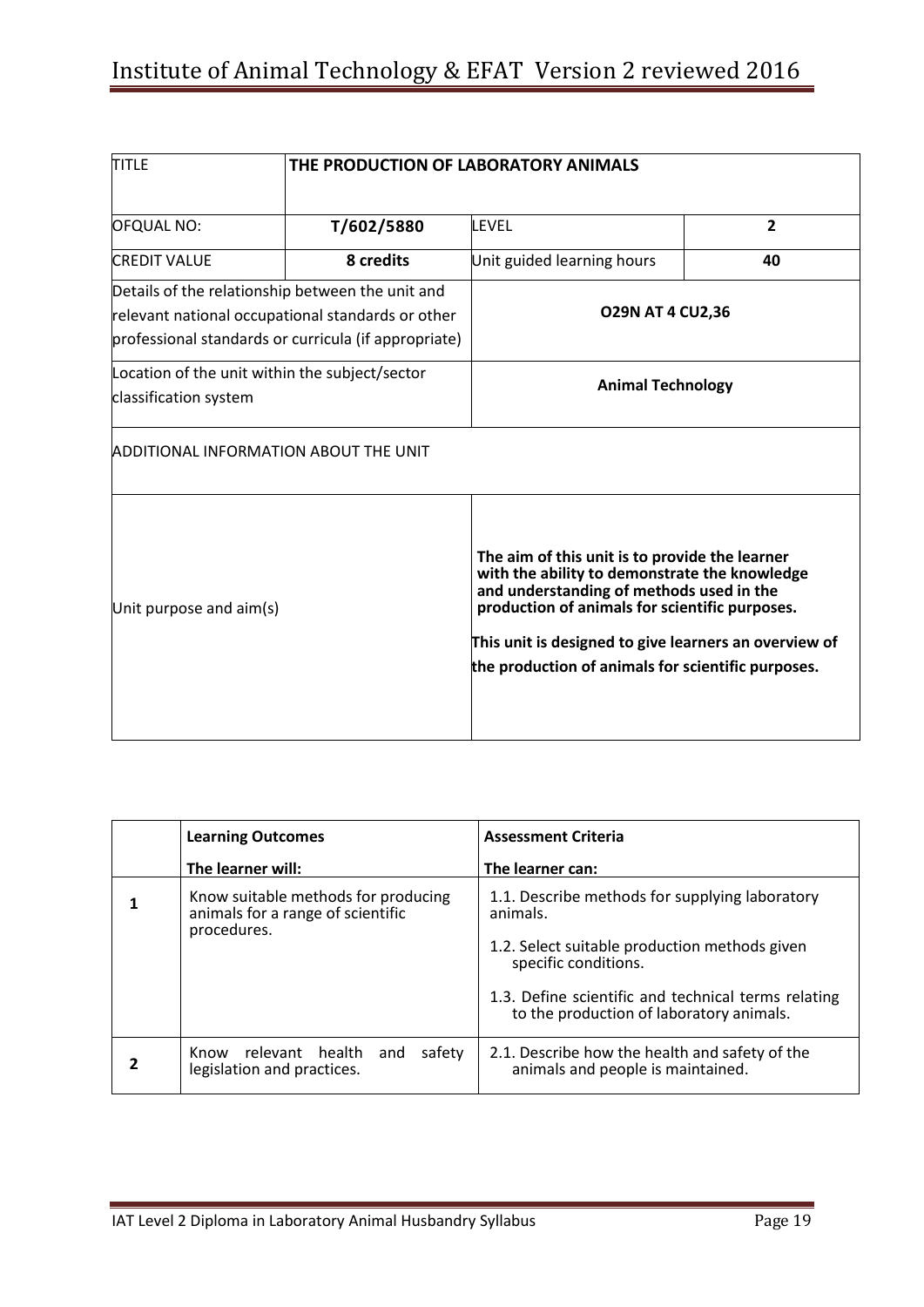### **The production of laboratory animals**

*Definitions:* colony, closed colony, monogamous pairs, harems, in-breeding, inbred strain, random-breeding, out-breeding, genetically altered, mutants, oestrous cycle, oestrus, post-partum oestrus, puberty, age at first mating, mating, dated mating, mating season, breeding season, ovulation, super-ovulation, fertilisation, implantation, placenta, embryo, embryo transfer, foetus, gestation, parturition, lactation, fostering, cross-fostering, weaning, pre-weaning mortality rate, economic breeding life, culling

*Breeding data:* breeding season, type of oestrous cycle, length of oestrous cycle, duration of oestrus, the detection of oestrus, mechanism of ovulation, gestation period, average litter size, recurrence of oestrus following parturition, birth, weanling, first mating, full-grown adults

*Breeding systems:* monogamous pairs, harems, arranged mating, factors affecting choice of system e.g. natural behaviour of animals, economic considerations, scientific needs

*Record keeping:* economic management of colony, genetic status, legal requirements, identity and birth date, identities and birth dates of both parents, date(s) of mating(s), for each litter - date of birth, number born and sexes and bodyweights of offspring weaned, identity and fate of offspring

*Future breeding stock:* physical signs, health status, parents' breeding record, genotype

|   | <b>Learning Outcomes</b>                                                                   | <b>Assessment Criteria</b>                                                                                                                                                                                                                                  |                                                                                                                                                                        |                                              |
|---|--------------------------------------------------------------------------------------------|-------------------------------------------------------------------------------------------------------------------------------------------------------------------------------------------------------------------------------------------------------------|------------------------------------------------------------------------------------------------------------------------------------------------------------------------|----------------------------------------------|
|   |                                                                                            | Pass                                                                                                                                                                                                                                                        | Merit                                                                                                                                                                  | <b>Distinction</b>                           |
| 1 | Know suitable methods<br>for producing animals<br>for a range of scientific<br>procedures. | 1.1. Describe methods for<br>supplying laboratory<br>animals.<br>1.2. Select suitable<br>production<br>methods given<br>specific<br>conditions.<br>1.3. Define scientific and<br>technical terms<br>relating to the<br>production of<br>laboratory animals. | Describe, in detail,<br>methods for producing<br>laboratory animals.<br>Uses scientific terms<br>associated with the<br>supply of laboratory<br>animals appropriately. | Justify the choice of the<br>chosen methods. |
| 2 | State relevant health and<br>safety legislation and<br>practices.                          |                                                                                                                                                                                                                                                             | Describe how the health and safety of the animals and people is maintained.                                                                                            |                                              |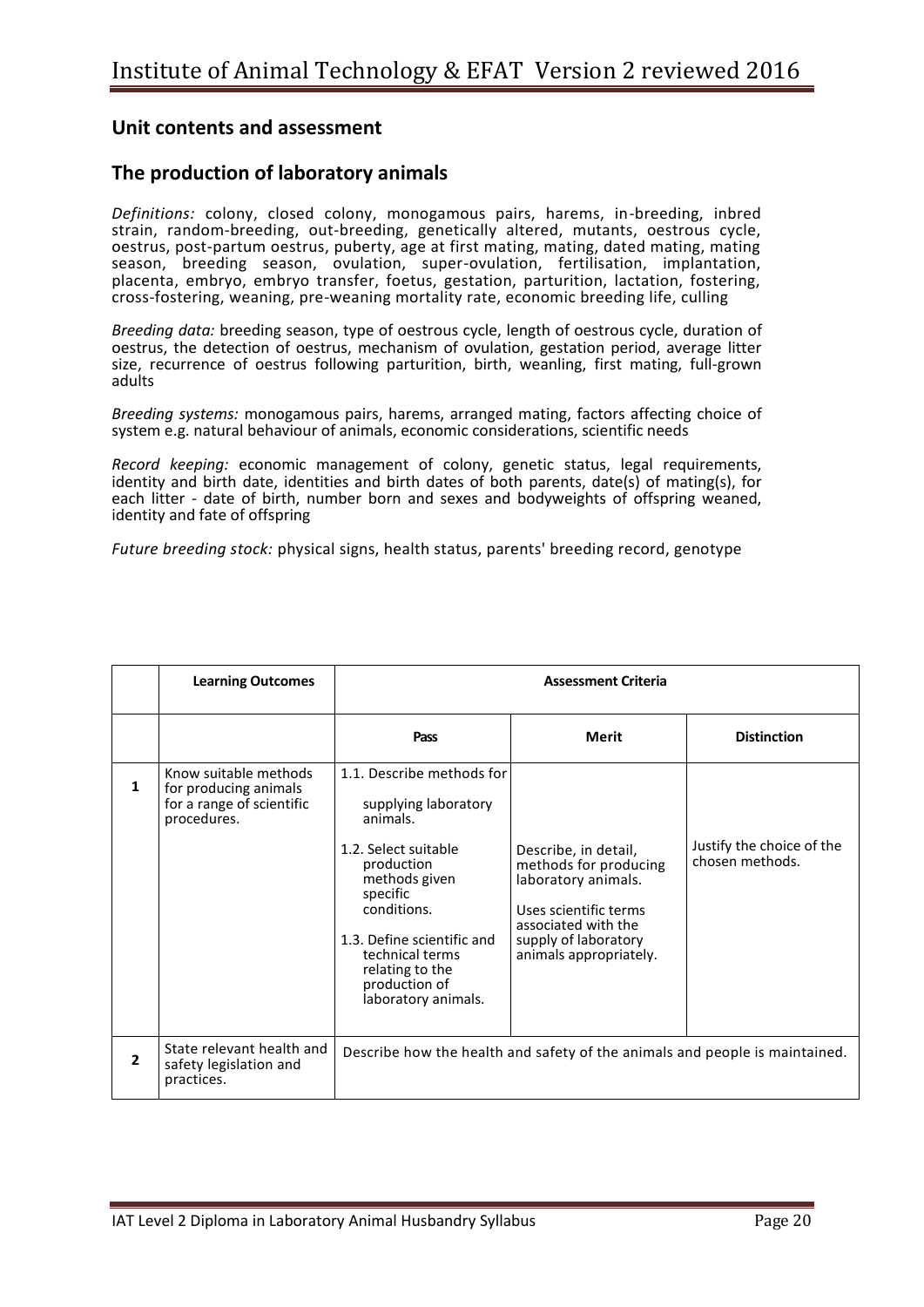| <b>TITLE</b>                                                                                                                                                  | <b>LABORATORY ANIMAL NUTRITION</b> |                                                                                                                                                                                       |           |  |
|---------------------------------------------------------------------------------------------------------------------------------------------------------------|------------------------------------|---------------------------------------------------------------------------------------------------------------------------------------------------------------------------------------|-----------|--|
| <b>OFQUAL NO:</b>                                                                                                                                             | A/602/5881                         | LEVEL                                                                                                                                                                                 | 2         |  |
| <b>CREDIT VALUE</b>                                                                                                                                           | $\overline{2}$                     | Unit guided learning hours                                                                                                                                                            | 4 credits |  |
| Details of the relationship between the unit and<br>relevant national occupational standards or other<br>professional standards or curricula (if appropriate) |                                    | <b>O29N</b><br>CU2, 33, 34, 35                                                                                                                                                        |           |  |
| Location of the unit within the subject/sector<br>classification system                                                                                       |                                    | <b>Animal Technology</b>                                                                                                                                                              |           |  |
| <b>ADDITIONAL INFORMATION ABOUT THE UNIT</b>                                                                                                                  |                                    |                                                                                                                                                                                       |           |  |
| Unit purpose and aim(s)                                                                                                                                       |                                    | The aim of this unit is to provide the learner with the<br>ability to demonstrate the knowledge and<br>understanding of methods used for ensuring animals<br>receive a balanced diet. |           |  |

|   | <b>Learning Outcomes</b>                                                   | <b>Assessment Criteria</b>                                                                          |
|---|----------------------------------------------------------------------------|-----------------------------------------------------------------------------------------------------|
|   | The learner will:                                                          | The learner can:                                                                                    |
|   | Know how water and a balanced diet<br>are provided for laboratory animals. | 1.1. Describe how a diet must be stored to<br>ensure its quality when fed to laboratory<br>animals. |
|   |                                                                            | 1.2. Identify food pests and describe the<br>potential damage they cause.                           |
|   |                                                                            | 1.3. Describe methods for presenting good quality<br>food and water to animals.                     |
|   |                                                                            | 1.4. Define scientific and technical terms relating<br>to the nutrition of laboratory animals.      |
| 2 | Know relevant health<br>safety<br>and<br>legislation and practices.        | 2.1. Describe how the health and safety of the<br>animals and people is maintained.                 |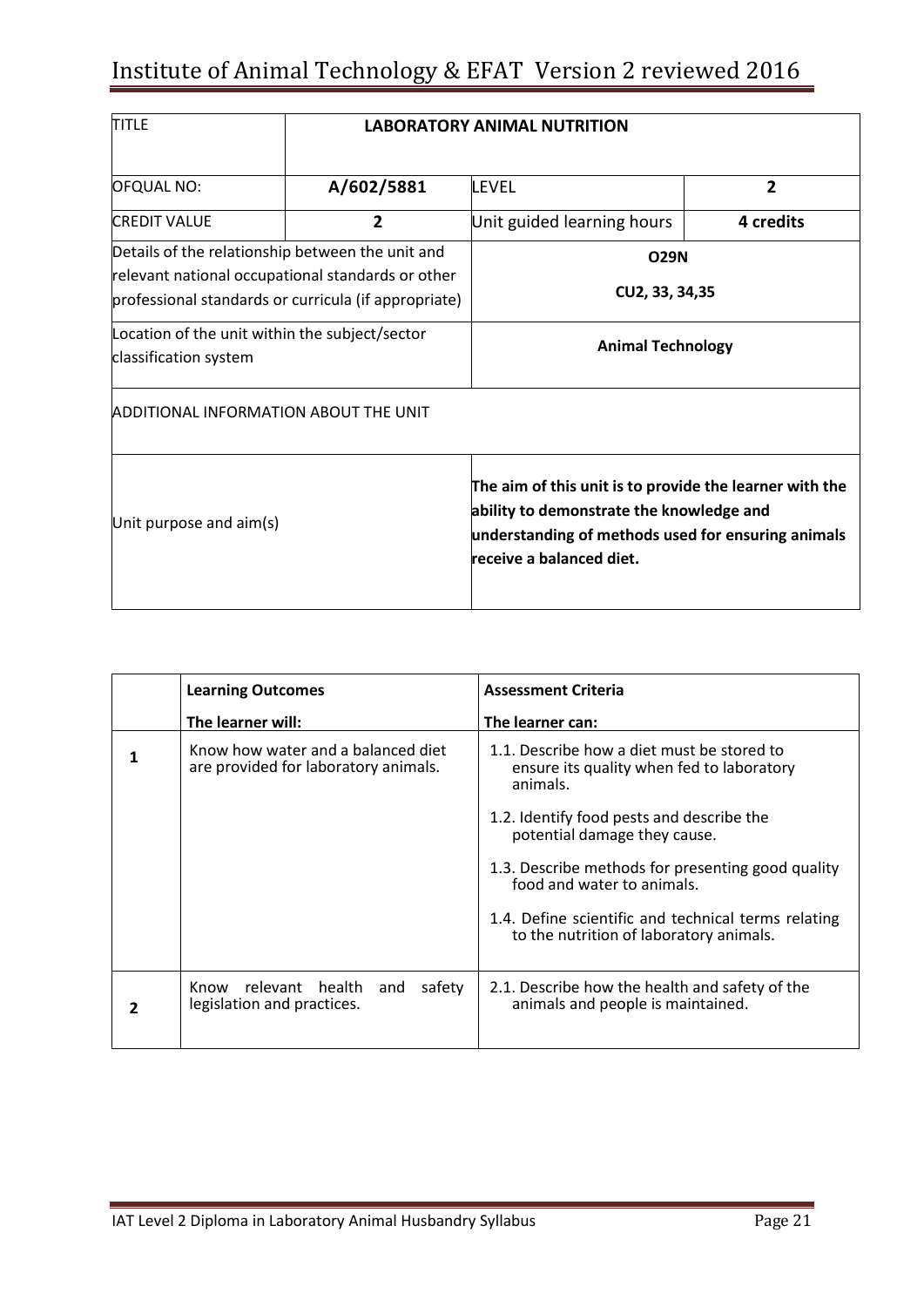# **Laboratory animal nutrition**

*Balanced diet: definition, ingredients/recipes, water*

*Provision of food:* hoppers, baskets and open containers for foodstuffs in different physical forms, sizes and designs, number of animals, scientific requirements

*Provision of water:* bottles, automatic water systems, open bowls, troughs, importance of regular cleaning and water changing, mechanics of water bottles and bottle tops, correct filling of water bottles

*Measuring food intakes:* calculate food consumption, wastage

*Food pests and contamination:* moths, mites, weevils, beetles (including cockroaches) and moulds which may affect animal foodstuffs, signs of infestation, damage to nutritional quality, contamination via wild birds and rodents

*Diet storage:* properties of ideal store, simple routines for protecting foodstuffs from contamination and deterioration, rotating stock, expiry dates

|                | <b>Learning Outcomes</b>                                                      | <b>Assessment Criteria</b>                                                                                                                                                                                                                                                                                                                                                                       |                                                                                           |                                                                                                                                                    |  |
|----------------|-------------------------------------------------------------------------------|--------------------------------------------------------------------------------------------------------------------------------------------------------------------------------------------------------------------------------------------------------------------------------------------------------------------------------------------------------------------------------------------------|-------------------------------------------------------------------------------------------|----------------------------------------------------------------------------------------------------------------------------------------------------|--|
|                |                                                                               | Pass                                                                                                                                                                                                                                                                                                                                                                                             | <b>Merit</b>                                                                              | <b>Distinction</b>                                                                                                                                 |  |
| 1              | Know how water and a<br>balanced diet are provided<br>for laboratory animals. | 1.1. Describe how a diet<br>must be stored to<br>ensure its quality<br>when fed to<br>laboratory animals.<br>1.2. Identify food pests<br>and describe the<br>potential<br>damage they cause.<br>1.3. Describe methods for<br>presenting good<br>quality food and<br>water to animals.<br>1.4. Define scientific and<br>technical terms<br>relating to the<br>nutrition of<br>laboratory animals. | Explain how poor storage<br>conditions can cause<br>deterioration in laboratory<br>diets. | Explain, with appropriate<br>examples (including food<br>pests), how poor storage<br>conditions can cause<br>deterioration in<br>laboratory diets. |  |
| $\overline{2}$ | State relevant health and<br>safety legislation and<br>practices.             |                                                                                                                                                                                                                                                                                                                                                                                                  | Describe how the health and safety of the animals and people is maintained.               |                                                                                                                                                    |  |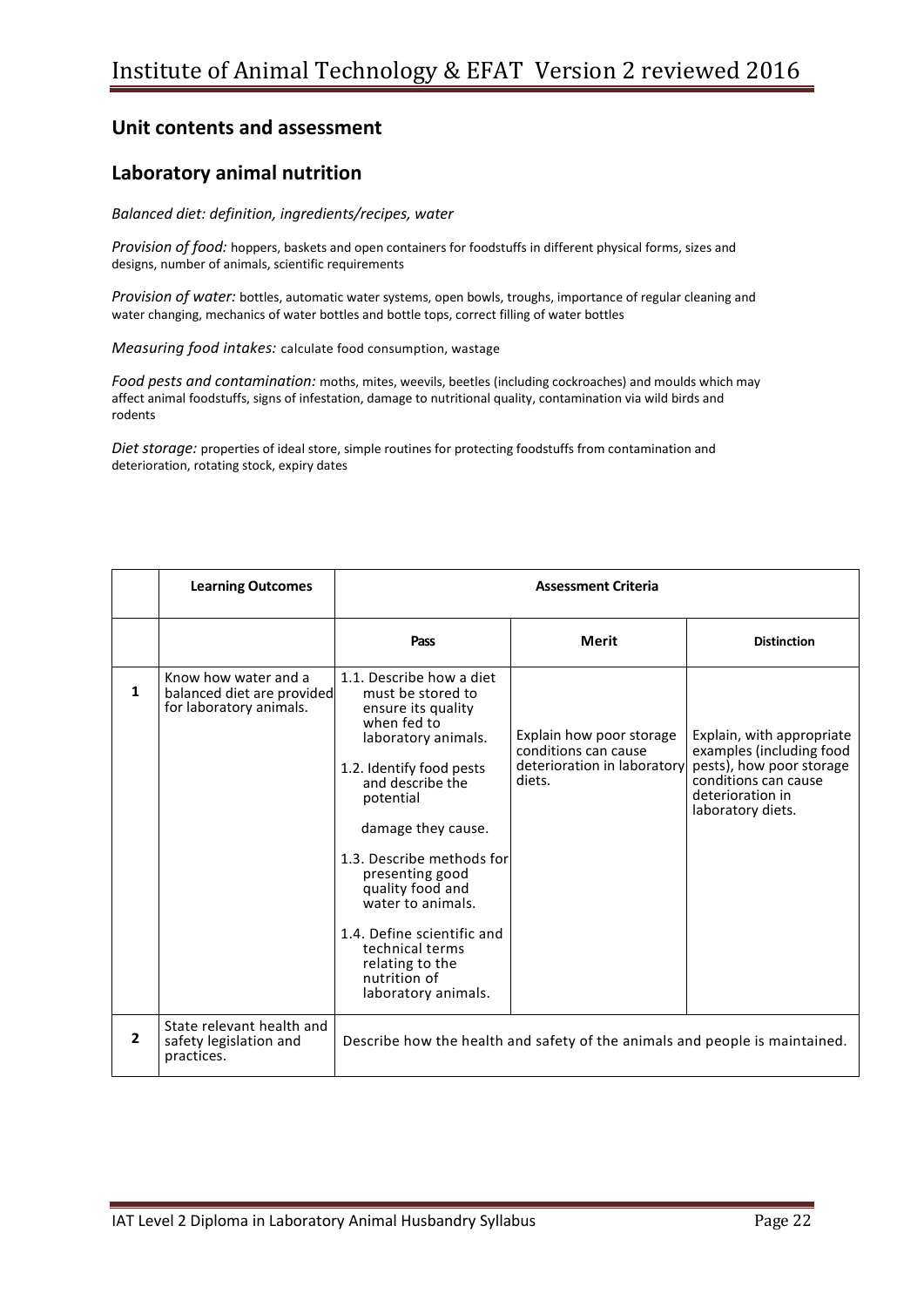| <b>TITLE</b>                                                                                                                                                  | <b>INTRODUCTION TO LABORTORY ANIMAL SCIENCE ETHICS</b> |                                                                                                                                                                                                                                                                                   |                |  |
|---------------------------------------------------------------------------------------------------------------------------------------------------------------|--------------------------------------------------------|-----------------------------------------------------------------------------------------------------------------------------------------------------------------------------------------------------------------------------------------------------------------------------------|----------------|--|
| <b>OFQUAL NO:</b>                                                                                                                                             | <b>TBC</b>                                             | LFVFL                                                                                                                                                                                                                                                                             | $\overline{2}$ |  |
| <b>CREDIT VALUE</b>                                                                                                                                           | 4 credits                                              | Unit guided learning hours                                                                                                                                                                                                                                                        | 60             |  |
| Details of the relationship between the unit and<br>relevant national occupational standards or other<br>professional standards or curricula (if appropriate) |                                                        | <b>O29N AT 6 CU2,36</b>                                                                                                                                                                                                                                                           |                |  |
| Location of the unit within the subject/sector<br>classification system                                                                                       |                                                        | <b>Animal Technology</b>                                                                                                                                                                                                                                                          |                |  |
| <b>ADDITIONAL INFORMATION ABOUT THE UNIT</b>                                                                                                                  |                                                        |                                                                                                                                                                                                                                                                                   |                |  |
| Unit purpose and aim(s)                                                                                                                                       |                                                        | The aim of this unit is to provide the learner with<br>the ability to demonstrate the knowledge and<br>understanding of the Ethical considerations of<br>using animals for scientific purposes.<br>The unit introduces ethical principles applied to<br>animals used in research. |                |  |

|   | <b>Learning Outcomes</b>                                                                                                                                                                                                                                            | <b>Assessment Criteria</b>                                                                              |  |  |
|---|---------------------------------------------------------------------------------------------------------------------------------------------------------------------------------------------------------------------------------------------------------------------|---------------------------------------------------------------------------------------------------------|--|--|
|   | The learner will:                                                                                                                                                                                                                                                   | The learner can:                                                                                        |  |  |
| 1 | Know how the concerns over the<br>use of laboratory animals are<br>minimised.                                                                                                                                                                                       | Describe methods for implementing<br>1.1.<br>refinement,<br>reduction and replacement (3Rs) techniques. |  |  |
|   |                                                                                                                                                                                                                                                                     | Describe methods for scientific research that<br>1.2.<br>do not involve the use of animals              |  |  |
| 2 | Understand that there is a broad range of<br>ethical, welfare and scientific perspectives<br><b>lon the use of animals in scientific</b><br>procedures, and that thinking on all of<br>these matters evolves over time and is<br>influenced by culture and context. | Discuss different arguments for and against<br>2.1<br>use of animals as research models.<br>the         |  |  |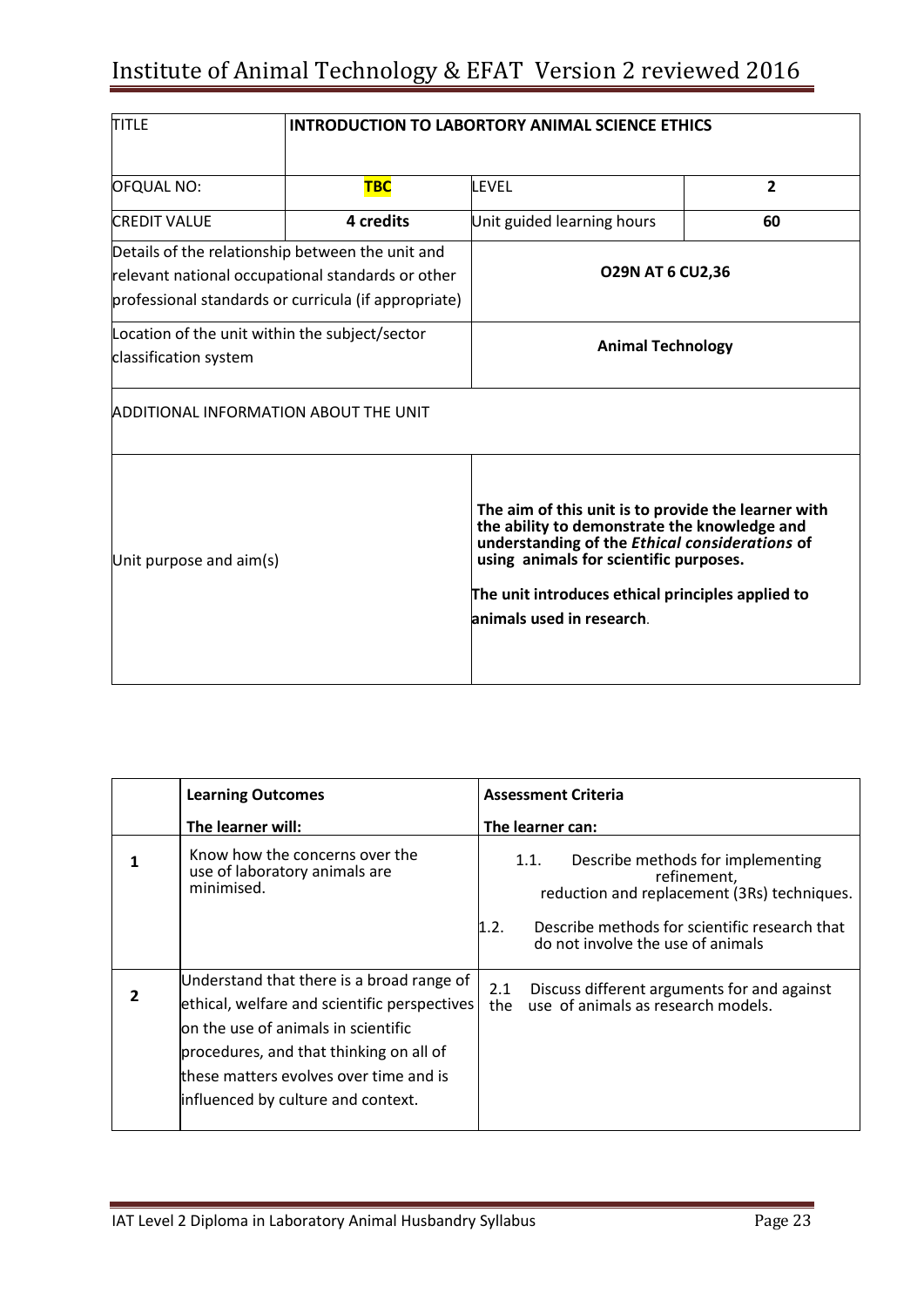#### **INTRODUCTION TO LABORTORY ANIMAL SCIENCE ETHICS**

*3R's:* Underpinning theory, application and examples

*Ethical considerations:* animal welfare, animal rights, benefits of animal experimentation and evolution of ethical arguments of animal experimentation.

|              | <b>Learning Outcomes</b>                                                                                                                                                                                                                                                   | <b>Assessment Criteria</b>                                                                                                                                                                     |                                                                                |                                                                    |
|--------------|----------------------------------------------------------------------------------------------------------------------------------------------------------------------------------------------------------------------------------------------------------------------------|------------------------------------------------------------------------------------------------------------------------------------------------------------------------------------------------|--------------------------------------------------------------------------------|--------------------------------------------------------------------|
|              |                                                                                                                                                                                                                                                                            | Pass                                                                                                                                                                                           | Merit                                                                          | <b>Distinction</b>                                                 |
| 1            | Know how the<br>concerns over the use<br>of laboratory animals<br>are minimised.                                                                                                                                                                                           | 1.1. List arguments for<br>and against the use of<br>animals as research<br>models.<br>1.2. Describe methods<br>for implementing<br>refinement,<br>reduction and<br>replacement<br>techniques. | Describe examples of<br>the 3Rs in practice.                                   | Describe how the<br>implementation of<br>the 3Rs is<br>encouraged. |
| $\mathbf{2}$ | Understand that there<br>is a broad range of<br>ethical, welfare and<br>scientific perspectives<br>on the use of animals in<br>scientific procedures,<br>and that thinking on all<br>of these matters<br>evolves over time and<br>is influenced by culture<br>and context. | Discuss different<br>arguments for and<br>against the use of<br>animals as research<br>models.                                                                                                 | Describe how ethical<br>standards have changed<br>animal welfare over<br>time. | Apply relevant<br>theory to a work<br>based example                |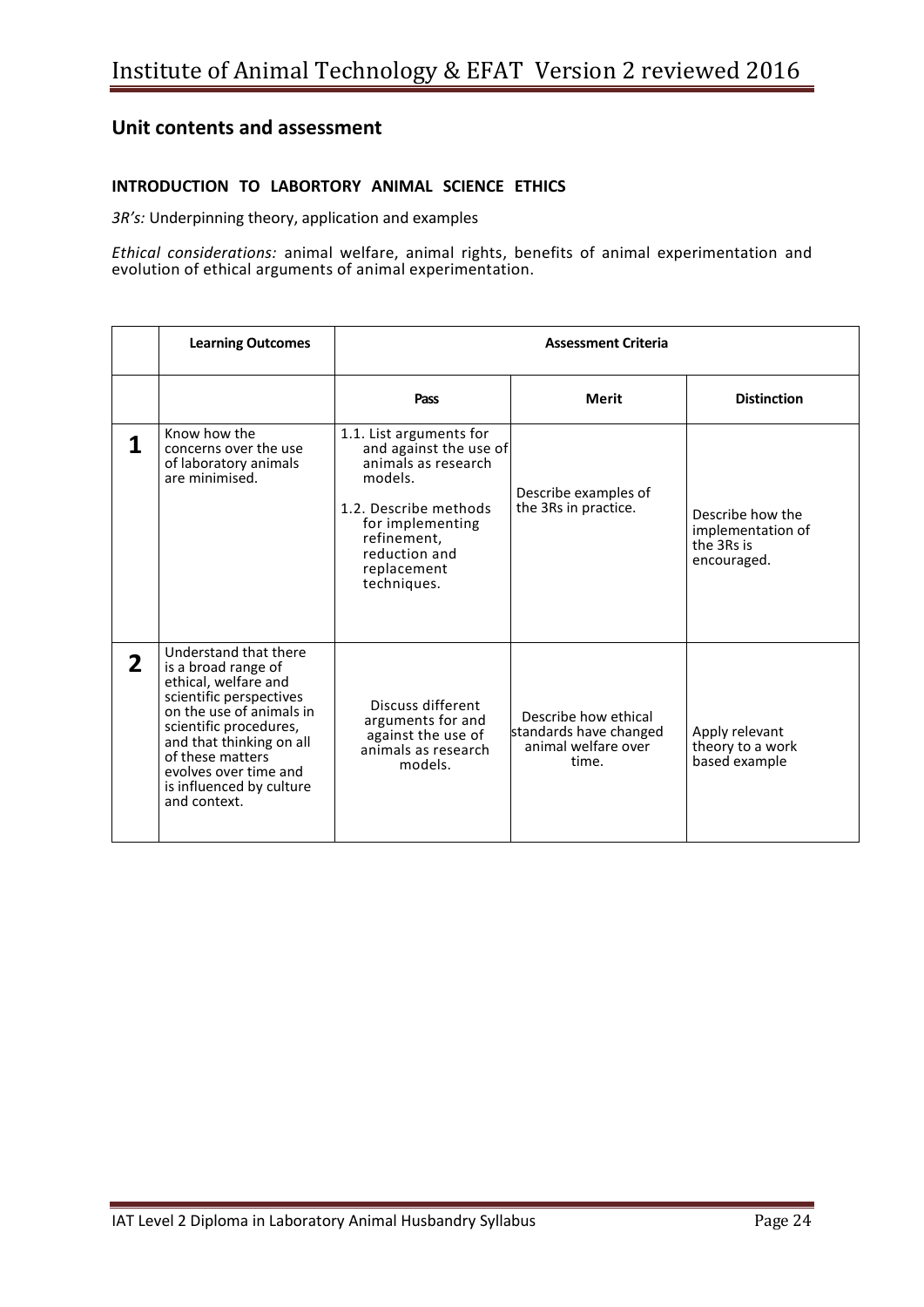| <b>TITLE</b>                                                                                                                                                  | INTRODUCTION TO LABORATORY ANIMAL FACILITY LEGISLATION |                                                                                                                                                                                                                                                                                                                                                                                                         |                |  |
|---------------------------------------------------------------------------------------------------------------------------------------------------------------|--------------------------------------------------------|---------------------------------------------------------------------------------------------------------------------------------------------------------------------------------------------------------------------------------------------------------------------------------------------------------------------------------------------------------------------------------------------------------|----------------|--|
| <b>OFQUAL NO:</b>                                                                                                                                             | <b>TBC</b>                                             | LFVFL                                                                                                                                                                                                                                                                                                                                                                                                   | $\overline{2}$ |  |
| <b>CREDIT VALUE</b>                                                                                                                                           | 8 credits                                              | Unit guided learning hours                                                                                                                                                                                                                                                                                                                                                                              | 60             |  |
| Details of the relationship between the unit and<br>relevant national occupational standards or other<br>professional standards or curricula (if appropriate) |                                                        | O29N AT 6 CU2,36                                                                                                                                                                                                                                                                                                                                                                                        |                |  |
| Location of the unit within the subject/sector<br>classification system                                                                                       |                                                        | Animal Technology                                                                                                                                                                                                                                                                                                                                                                                       |                |  |
| <b>ADDITIONAL INFORMATION ABOUT THE UNIT</b>                                                                                                                  |                                                        |                                                                                                                                                                                                                                                                                                                                                                                                         |                |  |
| Unit purpose and aim(s)                                                                                                                                       |                                                        | The aim of this unit is to provide the learner with<br>the ability to demonstrate the knowledge and<br>understanding of the legislation controlling the<br>use of animals for scientific purposes.<br>The unit introduces principles applied to animals used<br>in research, describes appropriate methods of<br>euthanasia and specifically introduces health and<br>safety legislation and practices. |                |  |

|   | <b>Learning Outcomes</b>                                                            | <b>Assessment Criteria</b>                                                                                                |
|---|-------------------------------------------------------------------------------------|---------------------------------------------------------------------------------------------------------------------------|
|   | The learner will:                                                                   | The learner can:                                                                                                          |
| 1 | Identify the broad provisions of the<br>legislation controlling the use of research | 2.1. Define the main terms of the legislation.                                                                            |
|   | animals.                                                                            | 2.2. Describe the main provisions of the legislation.                                                                     |
|   |                                                                                     | 2.3. Explain the roles of individuals named in the<br>legislation.                                                        |
| 2 | Know appropriate methods of euthanasia.                                             | 3.1. Select and describe appropriate methods for the<br>euthanasia of specified animals under specified<br>conditions.    |
|   |                                                                                     | 3.2. Describe methods for confirming death.                                                                               |
| з | Know relevant health and safety legislation<br>and practices.                       | 4.1. Identify potential health and safety hazards in an<br>animal facility and indicate safeguards that protect<br>staff. |
|   |                                                                                     | 4.2. Define their responsibilities under this legislation.                                                                |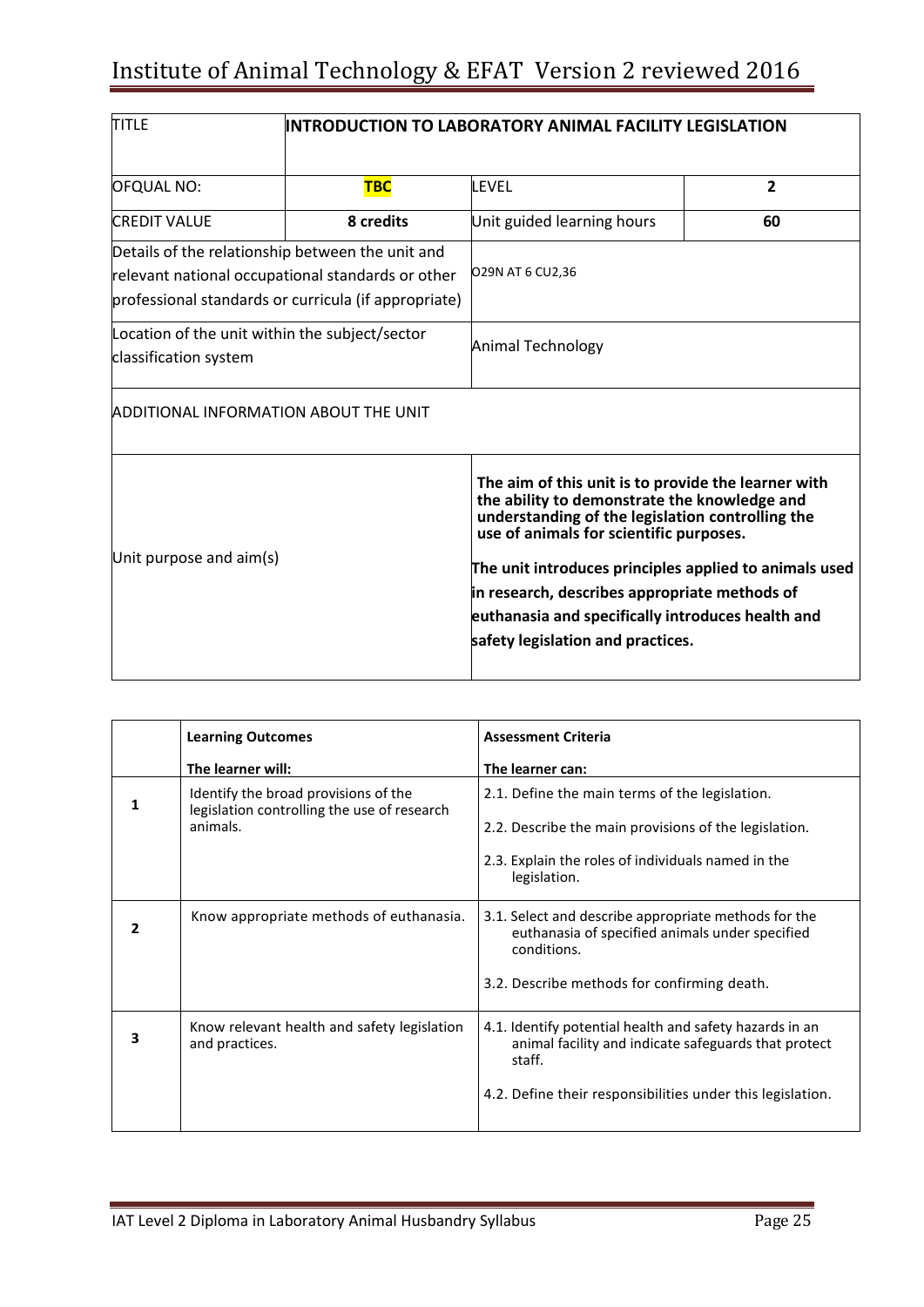### **Introduction to laboratory animal facility legislation**

#### **Legislation protecting laboratory animals**

*Main provisions:* ensure that protected animals are used for scientific procedures only if there is no alternative, ensure that the potential benefits resulting from the procedure justify the use of animals, avoid unnecessary suffering

Legislative enforcement and responsibilities

#### **EUTHANASIA**

*Reasons for killing experimental animals:* ill health, stock control, scientific procedure, legislation, to eliminate suffering

*Routes of administration:* intravenous, intraperitoneal, inhalation, sub-cutaneous, per-cutaneous, oral; legal control

*Techniques:* physical methods, chemical methods, equipment, training, signs indicating death, confirmation of death, disposal of bodies

*Factors affecting choice of method:* statutory requirements, species, age and size of animal, number of animals to be killed, temperament of animal, skill of operator, availability of apparatus, safety of other animals and the operator, fate of the cadaver

#### **GOOD LABORATORY PRACTICE**

*GLP:* outline GLP regulations, state reasons for using SOPs (standard operating procedures), protocols, study directors

#### **HEALTH AND SAFETY**

*Health and Safety legislation:* main

provisions, responsibilities Control of

Substances Hazardous to Health Regulations

*Health and safety in the laboratory animal facility:* personal hygiene, local rules, warning signs, personal protective equipment, lone working, chemical, physical and biological hazards, laboratory animal allergens, training, training and induction records, Occupational Health Department or Supervisor

*Fire protection:* fire hazards, fire doors, fire extinguishers, escape routes, assembly points

*Accident procedures:* actions of person not qualified in First Aid, actions of person qualified in First Aid, reporting procedure on accidents

*Security:* personal and work based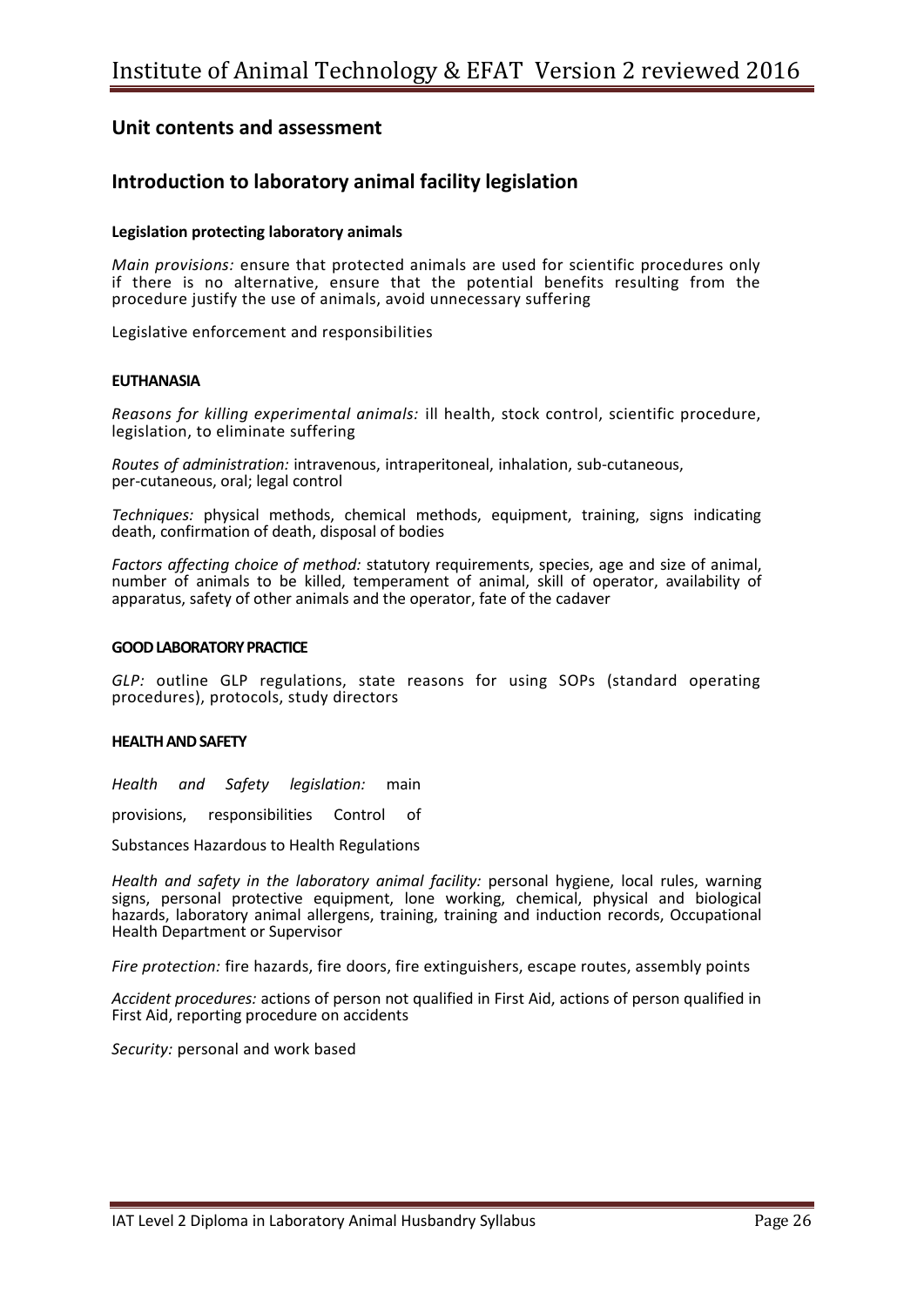|              | <b>Learning Outcomes</b>                                                                           | <b>Assessment Criteria</b>                                                                                                                                                                               |                                                                                                  |                                                                                                       |
|--------------|----------------------------------------------------------------------------------------------------|----------------------------------------------------------------------------------------------------------------------------------------------------------------------------------------------------------|--------------------------------------------------------------------------------------------------|-------------------------------------------------------------------------------------------------------|
|              |                                                                                                    | Pass                                                                                                                                                                                                     | <b>Merit</b>                                                                                     | <b>Distinction</b>                                                                                    |
| $\mathbf{1}$ | Identify the broad<br>provisions of the<br>legislation controlling the<br>use of research animals. | 2.1. Define the main<br>terms of the<br>legislation.<br>2.2. Describe the main<br>provisions of the<br>legislation.<br>2.3. Explain the roles of<br>individuals named<br>in the legislation.             | Describe how the<br>legislation is applied in the<br>work place.                                 | Demonstrate a thorough<br>understanding of how the<br>legislation is applied in<br>the workplace.     |
| $\mathbf{2}$ | Know appropriate<br>methods of euthanasia.                                                         | 3.1. Select and describe<br>appropriate methods<br>for the euthanasia of<br>specified animals<br>under specified<br>conditions.<br>3.2. Describe methods for<br>confirming death.                        | Explain the factors that<br>effect the choice of<br>method of euthanasia in<br>given situations. | Justify the choice of<br>methods.                                                                     |
| 3            | State relevant health and<br>safety legislation and<br>practices.                                  | 4.1. Identify potential<br>health and safety<br>hazards in an animal<br>facility and indicate<br>safeguards that<br>protect staff.<br>4.2. State their<br>responsibilities<br>under this<br>legislation. | Describe how the<br>legislation is applied in the<br>work place.                                 | Demonstrate a thorough<br>understanding of the how<br>the legislation is applied<br>in the workplace. |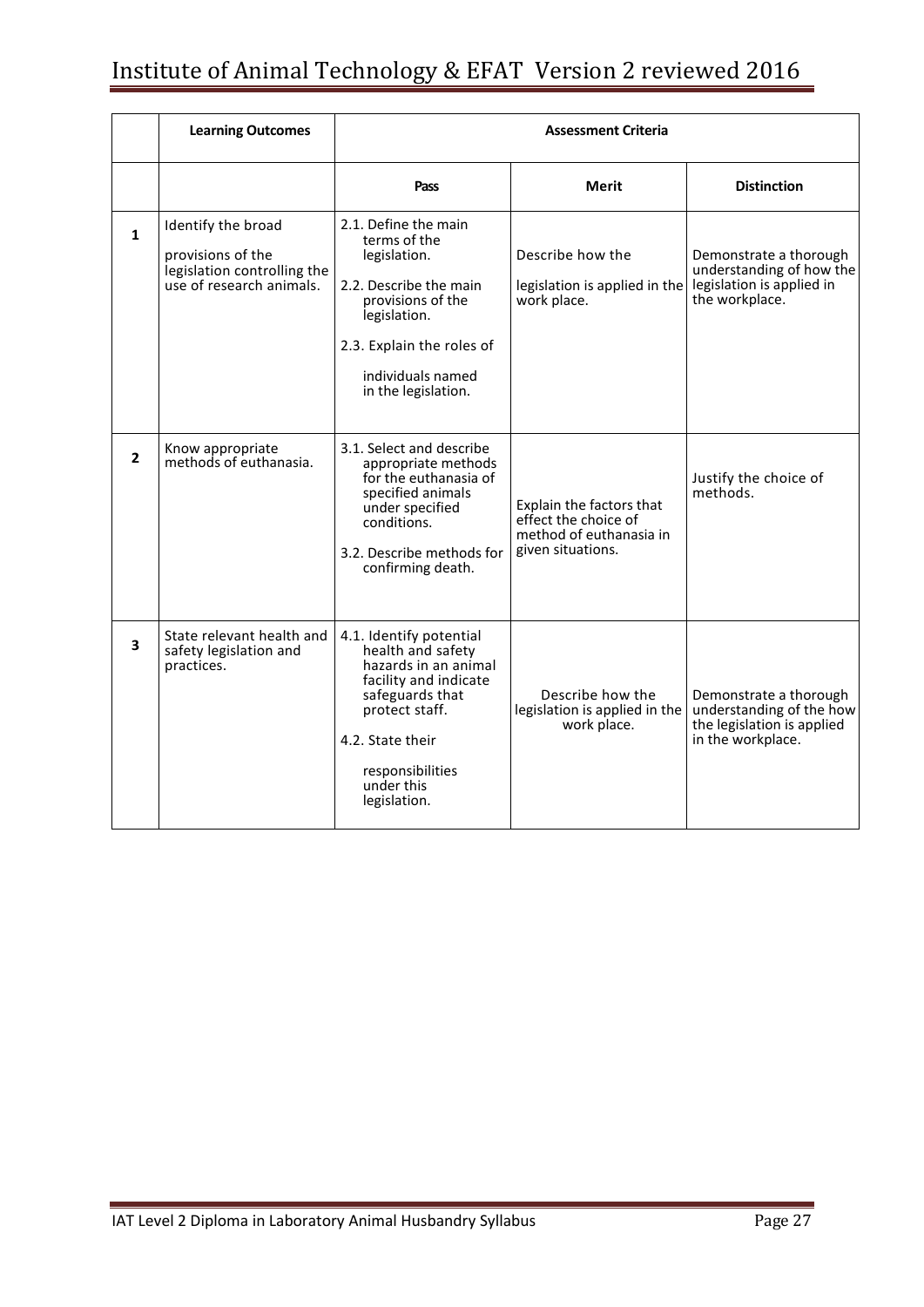| <b>TITLE</b>                                                                                                                                                  | LABORATORY ANIMAL HFALTH AND HUSBANDRY |                                                                                                                                                                                                                                                                                                                                      |                |  |
|---------------------------------------------------------------------------------------------------------------------------------------------------------------|----------------------------------------|--------------------------------------------------------------------------------------------------------------------------------------------------------------------------------------------------------------------------------------------------------------------------------------------------------------------------------------|----------------|--|
| <b>OFQUAL NO:</b>                                                                                                                                             | J/602/5883                             | <b>LEVEL</b>                                                                                                                                                                                                                                                                                                                         | $\overline{2}$ |  |
| <b>CREDIT VALUE</b>                                                                                                                                           | 12 credits                             | Unit guided learning hours                                                                                                                                                                                                                                                                                                           | 60             |  |
| Details of the relationship between the unit and<br>relevant national occupational standards or other<br>professional standards or curricula (if appropriate) |                                        | <b>O29N</b><br>AT3, 4, 9                                                                                                                                                                                                                                                                                                             |                |  |
| Location of the unit within the subject/sector<br>classification system                                                                                       |                                        | <b>Animal Technology</b>                                                                                                                                                                                                                                                                                                             |                |  |
| <b>ADDITIONAL INFORMATION ABOUT THE UNIT</b>                                                                                                                  |                                        |                                                                                                                                                                                                                                                                                                                                      |                |  |
| Unit purpose and aim(s)                                                                                                                                       |                                        | The aim of this unit is to provide the learner with<br>the ability to demonstrate the knowledge and<br>understanding of the theory supporting good<br>animal husbandry practice.<br>This unit is designed to give learners the opportunity<br>to develop their knowledge of the theory supporting<br>good animal husbandry practice. |                |  |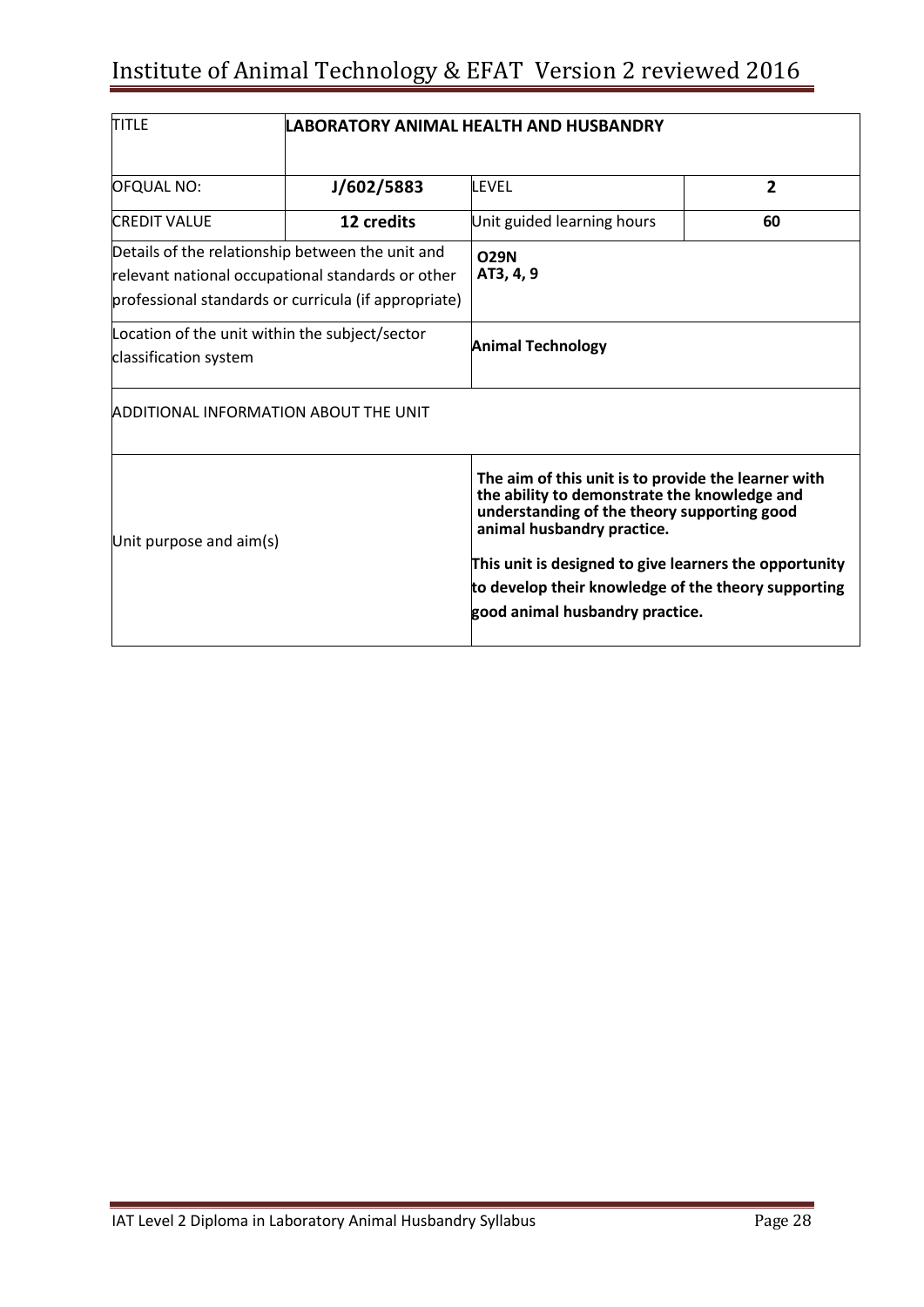|   | <b>Learning Outcomes</b>                                                                                                           | <b>Assessment Criteria</b>                                                                                                                                                                                                                                                                                                                                                                                             |
|---|------------------------------------------------------------------------------------------------------------------------------------|------------------------------------------------------------------------------------------------------------------------------------------------------------------------------------------------------------------------------------------------------------------------------------------------------------------------------------------------------------------------------------------------------------------------|
|   | The learner will:                                                                                                                  | The learner can:                                                                                                                                                                                                                                                                                                                                                                                                       |
| 1 | Know methods available to safely handle<br>and sex a laboratory animal.                                                            | 1.1. Select suitable methods for handling and<br>determining the sex of a named species of<br>laboratory animal.<br>1.2. Describe suitable methods for handling<br>and determining the sex of a named<br>species of laboratory animal.<br>1.3. Correctly identify the sex of the animal.                                                                                                                               |
| 2 | Know/understand methods to estimate the<br>age of a named species of laboratory animal<br>with reasonable accuracy.                | 2.1. Describe methods for determining the age, with<br>reasonable accuracy, of a juvenile and adult animal<br>of a named species of laboratory animal.<br>2.2. Estimate, with reasonable accuracy, the age of a<br>juvenile and adult animal of a named species of<br>laboratory animal.                                                                                                                               |
| 3 | Know/understand suitable procedures for<br>the safe handling and restraint of a named<br>species for common scientific procedures. | 3.1. Describe suitable procedures for restraining a<br>named species of a laboratory animal for common<br>scientific and husbandry procedures.<br>3.2. Describe the use of appropriate procedures given<br>specified conditions.                                                                                                                                                                                       |
| 4 | Identify signs of ill health in a<br>named<br>species<br>describe<br>and<br>suitable remedial actions.                             | 4.1. Describe the normal condition of a named species<br>in rest and in movement.<br>4.2. Describe the process for examining an<br>animal logically and thoroughly.<br>4.3. Explain common problems that may be found<br>and describe suitable remedial actions.<br>4.4 Describes signs which could indicate an animal<br>is in pain and explains the role of analgesics in<br>controlling pain in laboratory animals. |
| 5 | Know relevant health and safety legislation<br>and practices.                                                                      | 5.1. Explain how the health and safety of the animals<br>and people is maintained.                                                                                                                                                                                                                                                                                                                                     |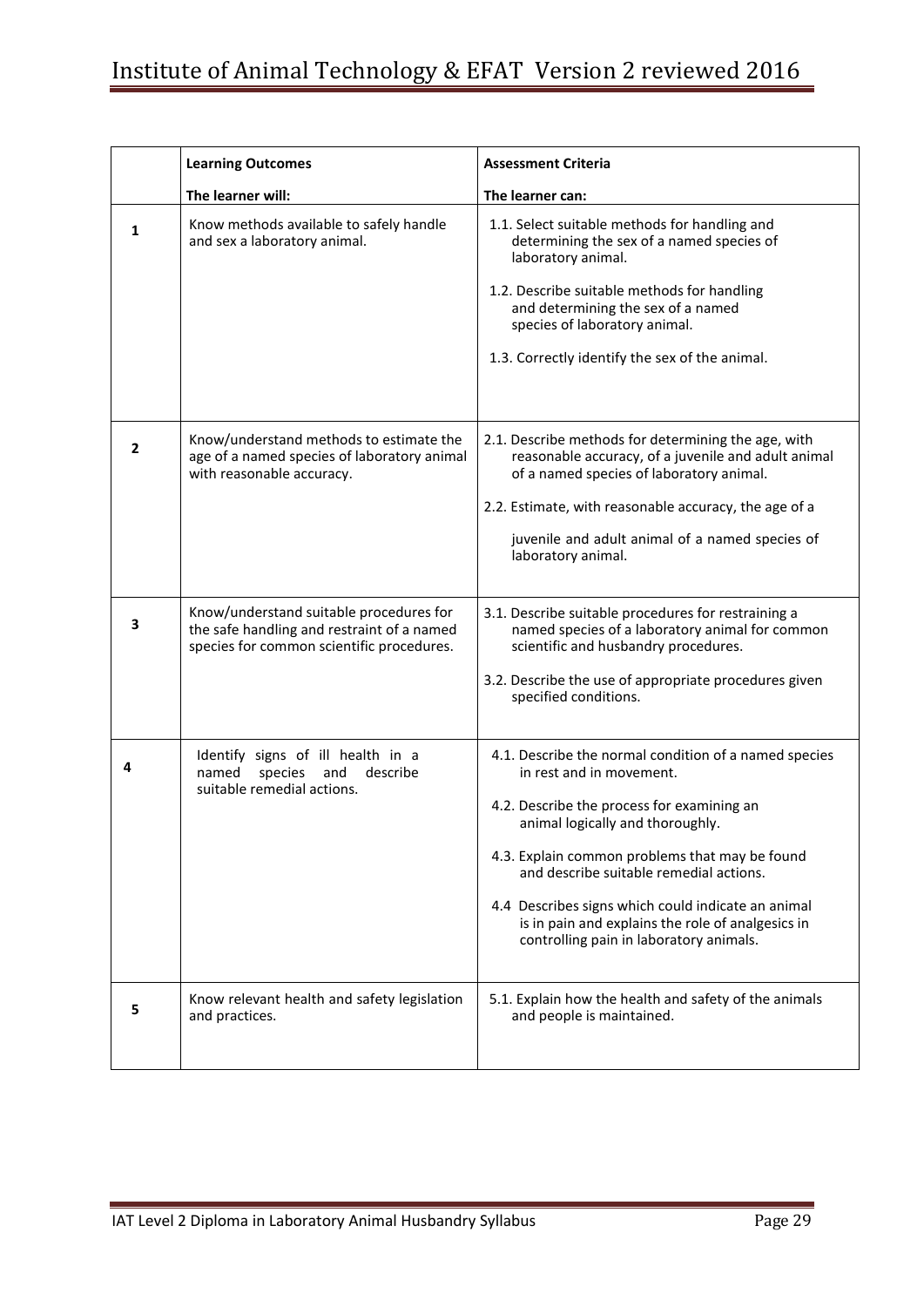### **Laboratory animal husbandry and health**

#### **HANDLING LABORATORY SPECIES**

*Health and safety:* compliance with legislation and local rules, personal protective equipment, reporting bites, scratches and other injuries, reporting animal welfare concerns

*Techniques:* procedures and equipment for handling and restraining for common scientific procedures and detailed health checks

#### **SEXING LABORATORY ANIMALS**

*Observable characteristics and techniques:* procedures and equipment for sexing laboratory animals

#### **ESTIMATING AGE**

*Observable characteristics:* describes the appearance and behaviour of animals at key stages in their development

#### **HEALTH CHECKS**

*Healthy animal:* normal behaviour and appearance, personal protective equipment, reporting bites, scratches and other injuries, reporting animal welfare concerns

*Observations:* signs of common disease, clinical signs, subsequent action

*Health checking:* observation at rest and in movement, detailed examination procedure, clinical signs, records and reporting, subsequent action, further investigation

|   | <b>Learning Outcomes</b>                                                      | <b>Assessment Criteria</b>                                                                                                                                                                                                                                                                              |                                                                                                                                    |                                                                                                   |
|---|-------------------------------------------------------------------------------|---------------------------------------------------------------------------------------------------------------------------------------------------------------------------------------------------------------------------------------------------------------------------------------------------------|------------------------------------------------------------------------------------------------------------------------------------|---------------------------------------------------------------------------------------------------|
|   |                                                                               | Pass                                                                                                                                                                                                                                                                                                    | Merit                                                                                                                              | <b>Distinction</b>                                                                                |
| 1 | Know methods<br>available to safely<br>handle and sex a<br>laboratory animal. | 1.1. Select suitable methods<br>for handling and<br>determining the sex of a<br>named species of<br>laboratory animal.<br>1.2. Describe suitable<br>methods for handling and<br>determining the sex of a<br>named species of<br>laboratory animal.<br>1.3. Correctly identify the<br>sex of the animal. | Describe, in detail,<br>suitable methods for<br>handling and<br>determining the sex<br>of a named species of<br>laboratory animal. | Explain how health<br>and safety and good<br>animal welfare are<br>maintained at<br>all<br>times. |